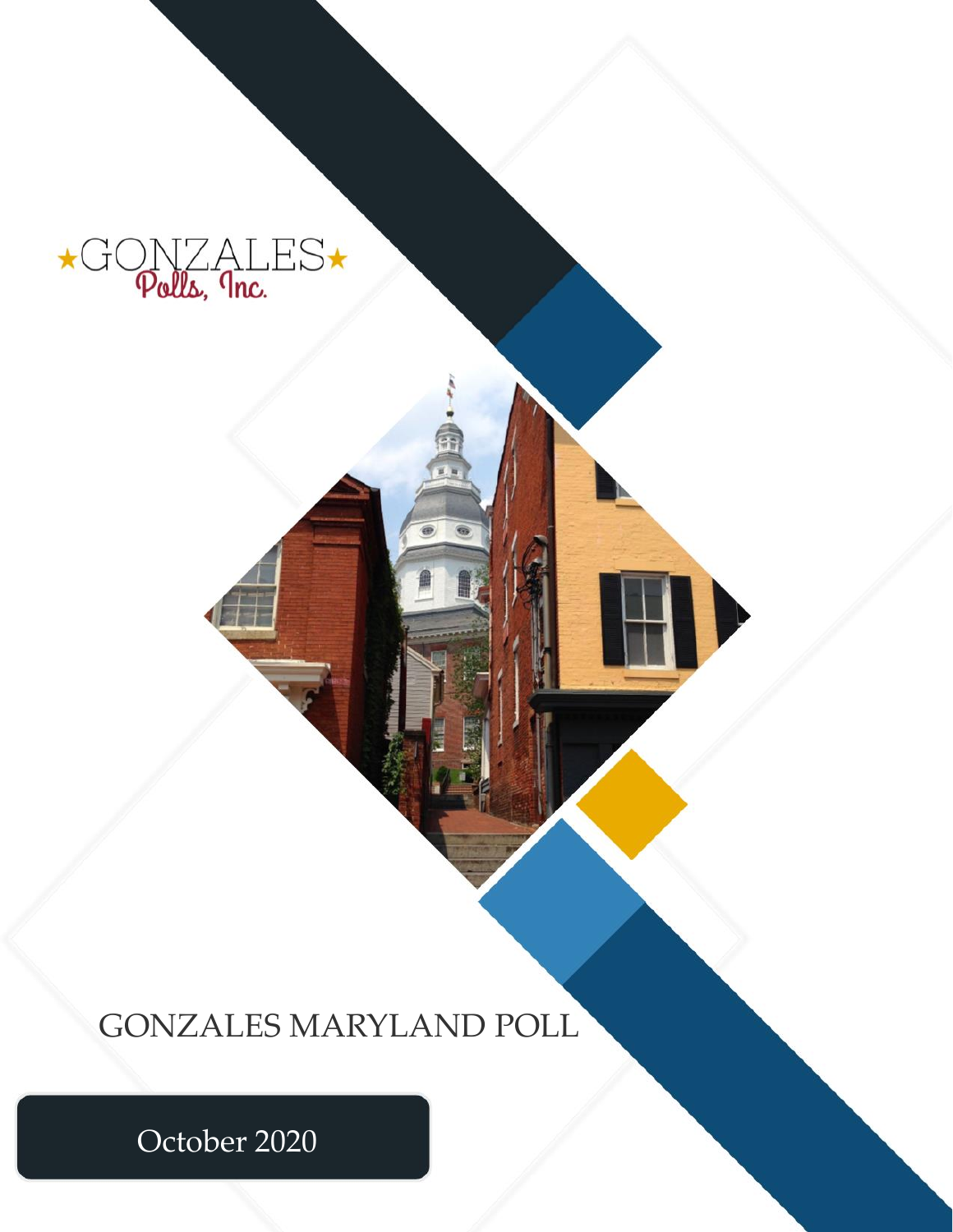# Table of Contents

| QUESTION: Public School Education Quality - Level of Satisfaction 35 |
|----------------------------------------------------------------------|
|                                                                      |
|                                                                      |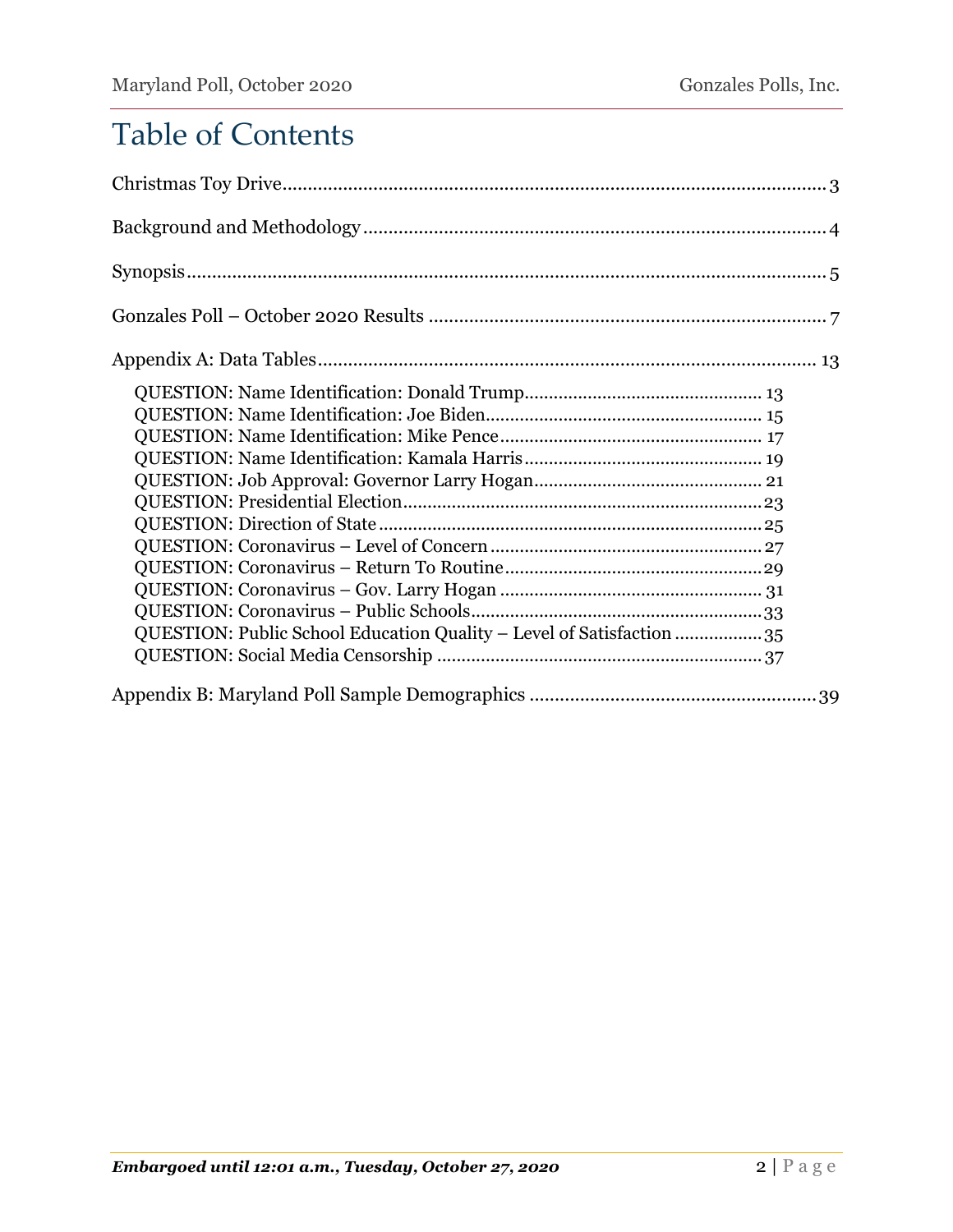## <span id="page-2-0"></span>Christmas Toy Drive

### **Gonzales Research has joined forces with Amigos of Baltimore County on a Toy Drive for the immigrant community for this upcoming Christmas.**

**We are asking for your support!**



We are collecting the following items:

- Toys for the children from infant through 10 years old.
- Pampers all sizes
- Candy
- Zip lock bags
- Formula
- Crayons
- Coloring Books

If you are able to let us drop a box at a business or an office location please let us know. We are also asking for donations, you can directly make donations by going to our website at: [https://www.amigosbaltimorecounty.org](https://www.amigosbaltimorecounty.org/)

CONTACT:

Alejandra (Ally) Ivanovich, Executive Director Amigos of Baltimore County 410-900-0920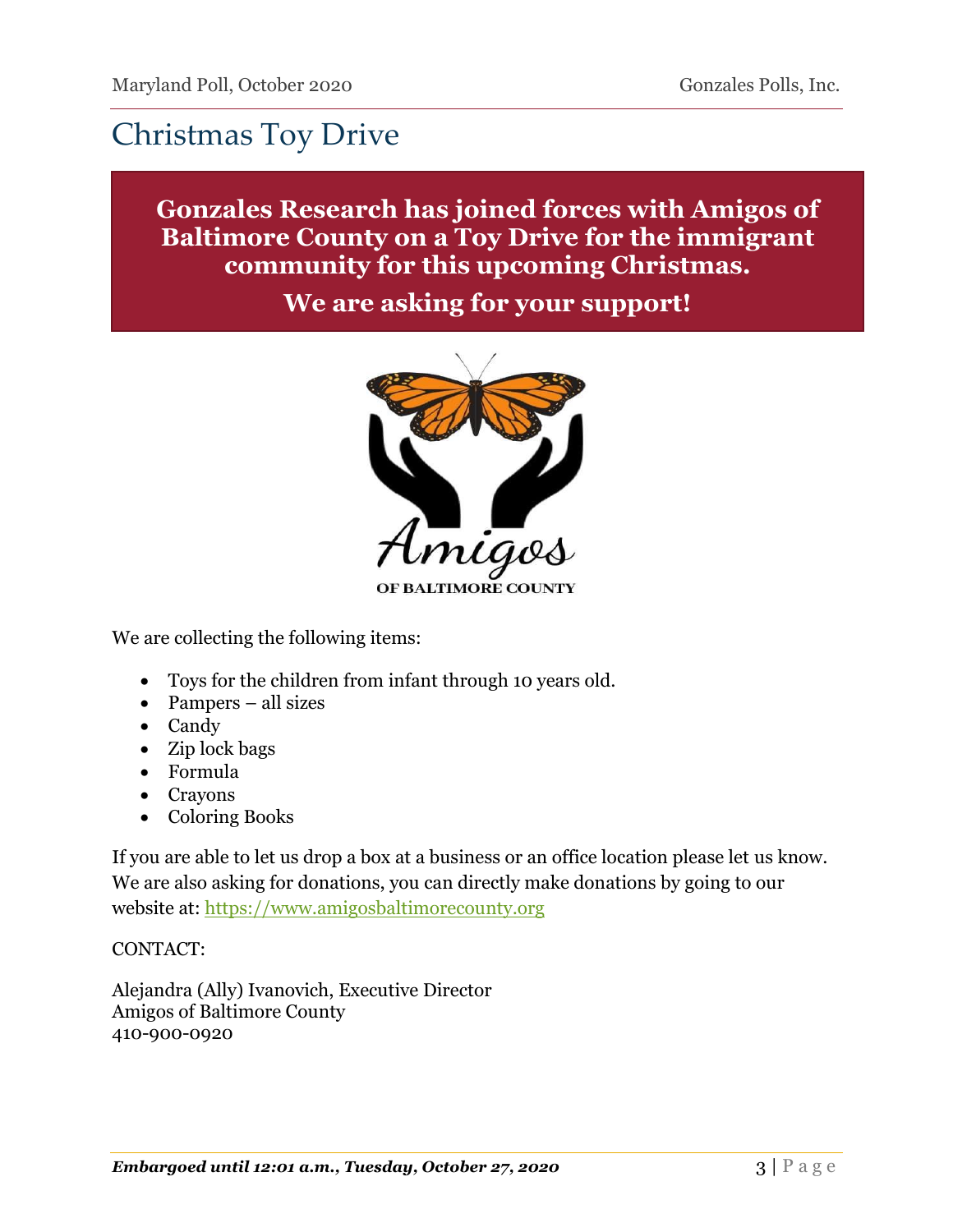## <span id="page-3-0"></span>Background and Methodology

Patrick E. Gonzales graduated magna cum laude from the University of Baltimore with a degree in political science.

His career in the field of public opinion research began in the mid-1980s as an analyst with *Mason-Dixon Opinion Research*. During this time, Mr. Gonzales helped develop, craft and implement election surveys and exit polls for television and radio in the Baltimore-Washington D.C. metro area.

Mr. Gonzales has polled and analyzed well over a thousand elections in Maryland and across the country since that time. Furthermore, he and his associates have conducted numerous market research projects, crafting message development plans and generating strategy blueprints for businesses and organizations throughout the state.

Over his 35 years conducting public opinion polls, Patrick Gonzales has been widely recognized by his peers for his ability to conduct unbiased surveys, and analyze the results in an impartial, evenhanded manner.

Mr. Gonzales appears frequently on radio and television in the Baltimore-D.C. region as a guest commentator.

Elizabeth Gonzales Byers has joined *Gonzales Research* as Director of Marketing and Social Media. She can be contacted at elizabeth@gonzalesresearch.com

This poll was conducted by *Gonzales Research & Media Services* from October 19th through October 24th, 2020. A total of 820 registered voters in Maryland, who indicated that they are likely to vote in the 2020 general election, were queried by live telephone interviews, utilizing both landline (38%) and cell phone (62%) numbers. A cross-section of interviews was conducted throughout the state, reflecting general election voting patterns.

The margin of error (MOE), per accepted statistical standards, is a range of plus or minus 3.5 percentage points. If the entire population was surveyed, there is a 95% probability that the true numbers would fall within this range.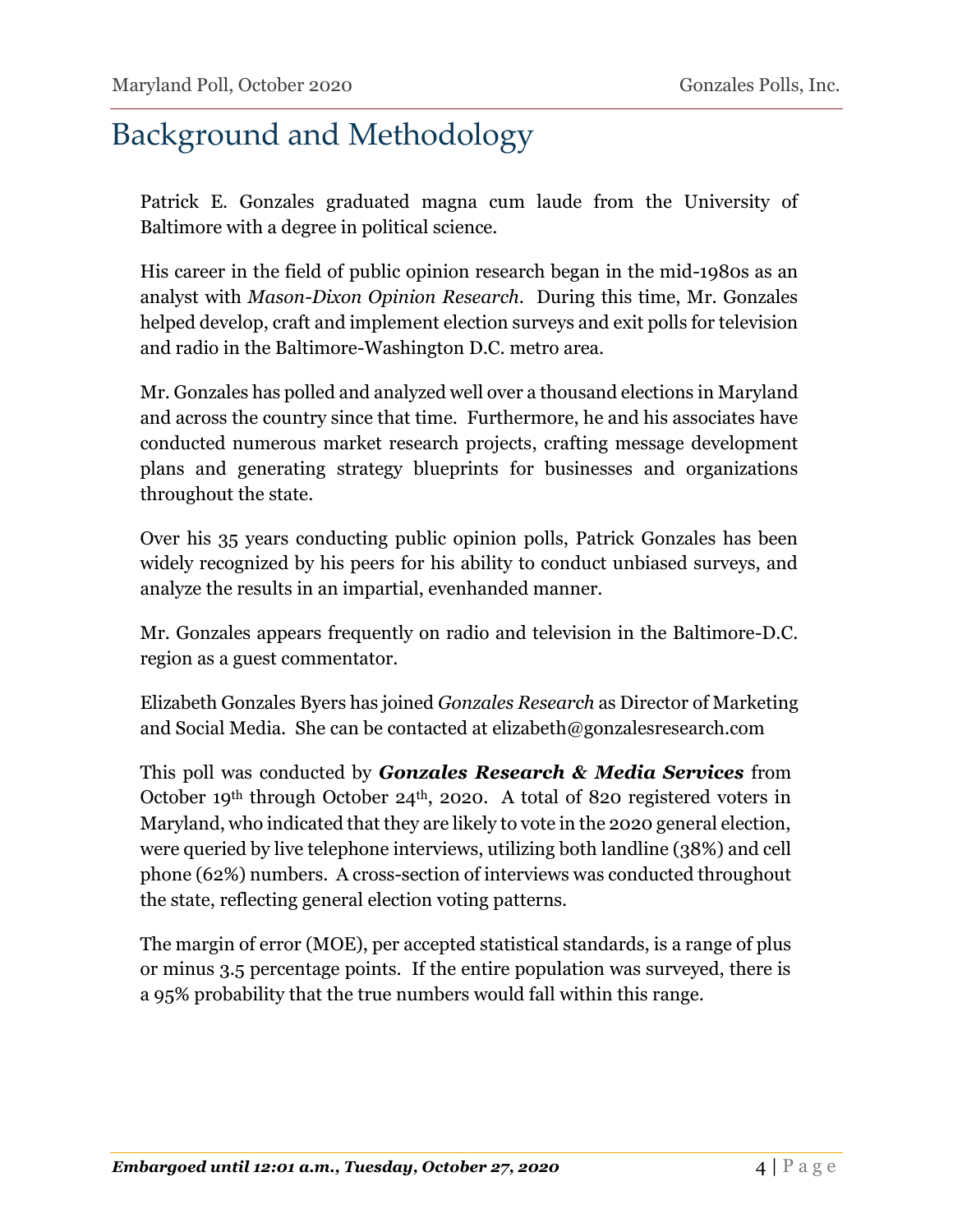## <span id="page-4-0"></span>Synopsis

"There are only two ways to live your life. One is as though nothing is a miracle. The other is as though everything is a miracle." ― **Albert Einstein**

Democrat Joe Biden enjoys a commanding 25-point lead in Maryland one week before election day. Statewide, 58% of likely voters say they are voting for Biden and running mate Kamala Harris, while 33% are voting for the Republican ticket of Donald Trump and Mike Pence, with 3% casting their vote for a 3rd-party candidate, and 6% still undecided.

Hilary Clinton won the state by 26 points four years ago and Biden appears positioned to better her margin. Biden is capturing 93% of Democrats, 85% of African Americans, and 71% of the vote in the Washington Metro region. Among independents, the former vice president leads the President by 23 points, 48% to 25%. Both Biden and Harris are popular with Maryland voters: 60% have a favorable opinion of him and 58% have a favorable opinion of her.

The problem in Maryland for President Donald Trump is that he and Vice President Mike Pence are not trending quite as well…63% have an unfavorable opinion of President Trump and 55% have an unfavorable opinion of Vice President Pence.

The last Republican to carry Maryland was George H. W. Bush, when he won with 51% of the vote 32 years ago. Interestingly, that was the year Joe Biden first ran for president and decided he needed to make an early exit due to an unforced error (when purloining in college, I at least went to a thesaurus and changed up some of the words).

There is talk of a "hidden" vote (*for* Trump) out there. If so, it needs to be concealed at a Tutankhamun Tomb level for the President to replicate patrician Bush's feat in 1988.

Marylanders remain concerned about becoming ill from the coronavirus. Statewide, 64% say they are **worried** about becoming seriously ill from the coronavirus, while 36% are **not worried.**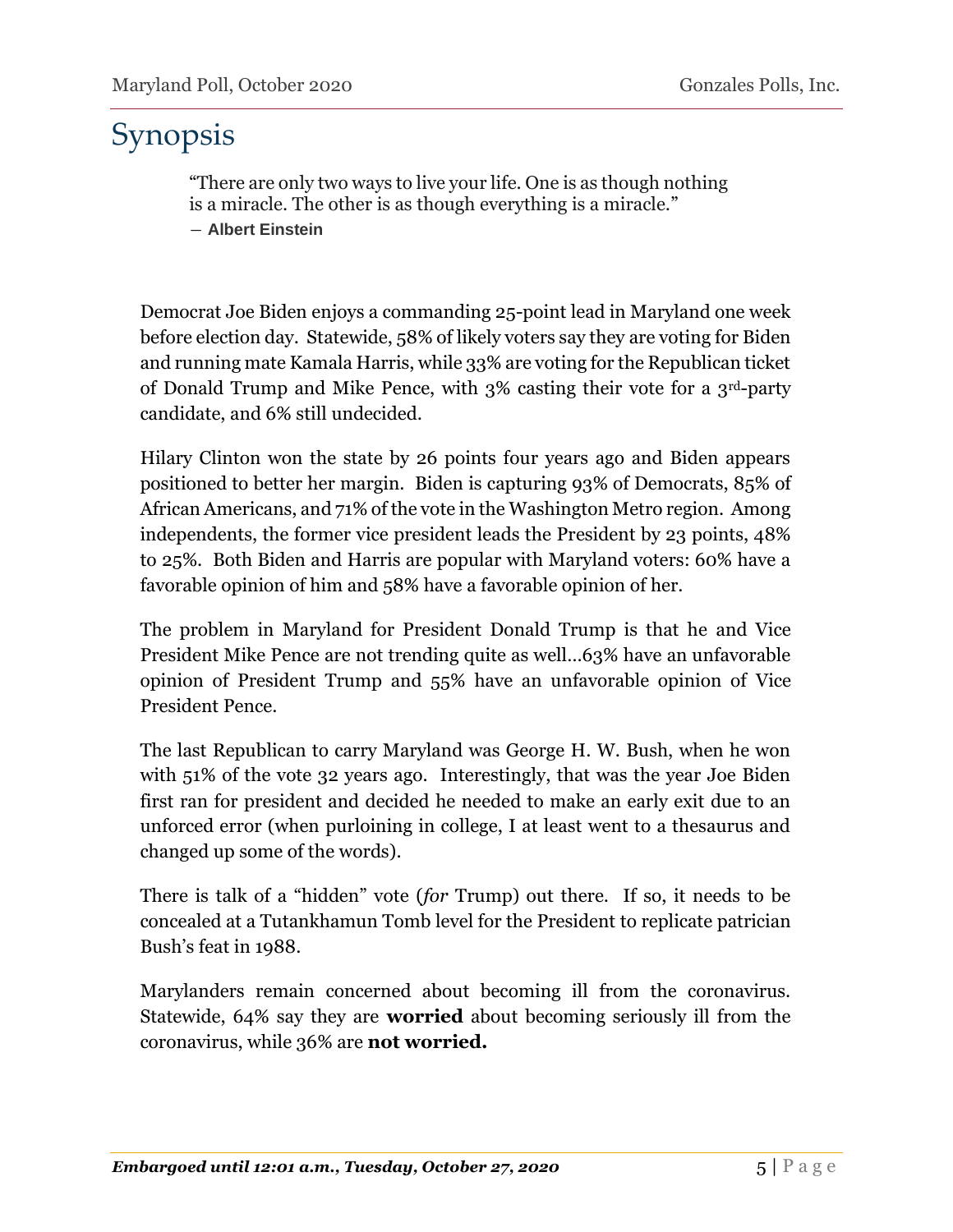Further, based on what they know right now, only 41% of Marylanders feel comfortable returning to their regular routine, while 57% say they *do not* feel comfortable resuming life as normal.

There is a huge chasm between Democrats and Republicans vis-à-vis their perspective on the coronavirus - 82% of Democrats are worried about the virus, while 64% of Republicans are not.

There's certainly no consensus in the state on how best to proceed with educating our children: 37% say "Maryland's public schools should continue with virtual on-line learning only"; 37% say "Maryland's public schools should move to hybrid learning, a combination of on-line and in-person learning"; and 20% say "Maryland's public schools should return to all in-person learning."

Pols prattle all the time about "the children." Well, now it's time (past time) for serious people to come together and work towards thoughtful solutions.

Sixty-five percent of Free State voters are concerned about censorship from social media giants Facebook and Twitter. Eighty-eight percent of Republicans are concerned with social media censorship, compared to 64% of independents and 52% of Democrats.

The sun rises, the sun sets…the tides roll in, the tides roll out…seasons come and seasons go. But one thing here in the land of pleasant living remains constant - Governor Larry Hogan's approval rating.

Statewide, 73% approve of the job Larry Hogan is doing as governor, while 23% disapprove.

Republican Hogan has an 87% approval rating among Maryland's African American voters, which is remarkable in today's ruthless, take-no-prisoners Jacobin political environment.

Additionally, 77% say Hogan's handling of the coronavirus outbreak is either excellent  $(33%)$  or good  $(44%)$ , while 17% rate it either fair  $(7%)$  or poor  $(10%).$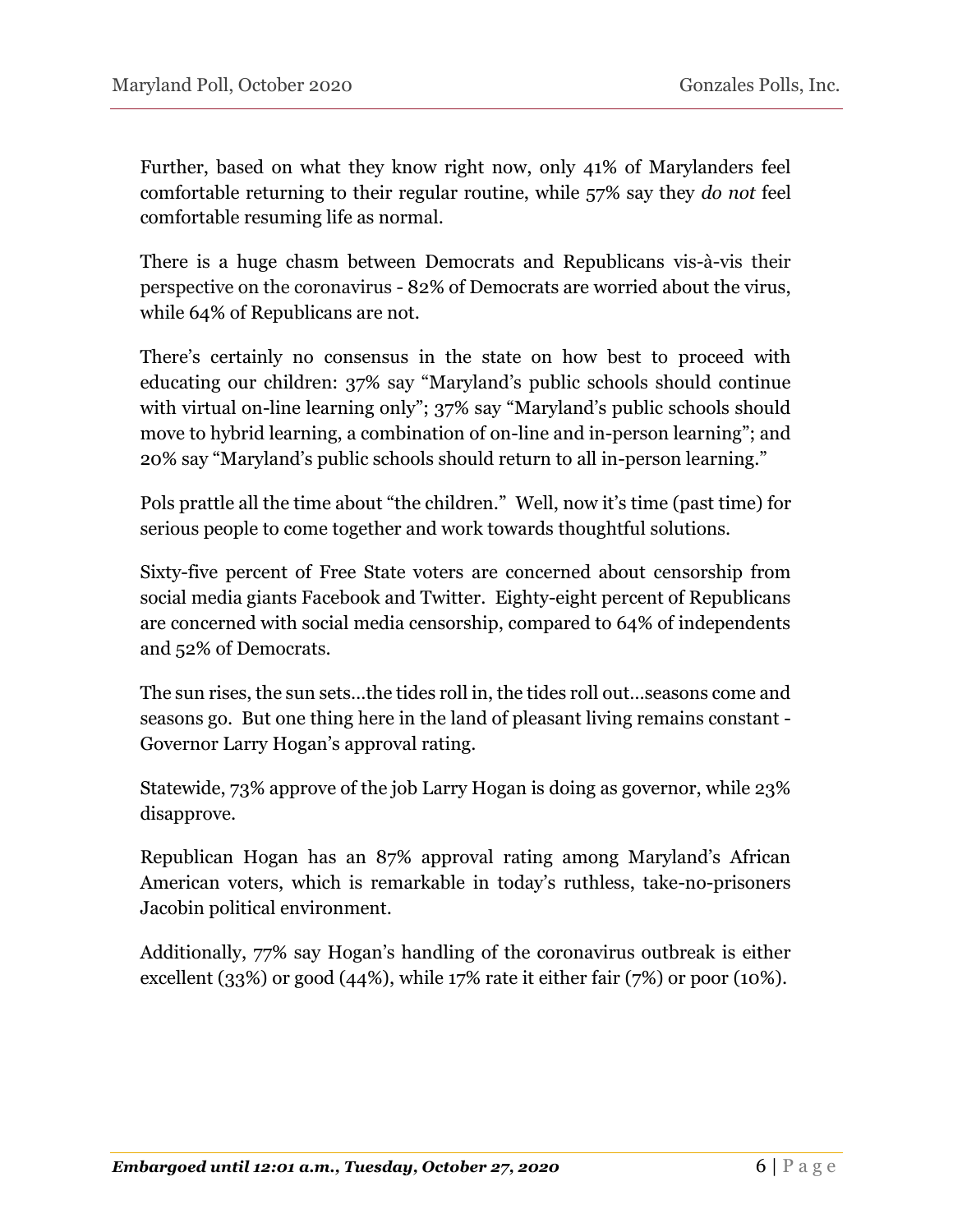## <span id="page-6-0"></span>Gonzales Poll – October 2020 Results

#### **Presidential Election**

Democrat Joe Biden enjoys a commanding 25-point lead in Maryland one week before election day.

Statewide, 58% of likely voters say they will be voting for the Democratic ticket of Joe Biden and Kamala Harris, while 33% are voting for the Republican ticket of Donald Trump and Mike Pence, with 3% casting their vote for a 3rd-party candidate, and 6% are undecided.

Biden captures 93% of Democrats, 85% of African Americans, and 71% of the vote in the Washington Metro region.

Among independents, Biden leads Trump 48%-25%.

The results by party, gender, age, and race:

| <b>Presidential Election</b> | <b>Biden</b> | <b>Trump</b> |
|------------------------------|--------------|--------------|
| Democrat                     | 93%          | 5%           |
| Republican                   | 3%           | 87%          |
| Unaffiliated                 | 48%          | 25%          |
| Women                        | 62%          | 30%          |
| Men                          | 54%          | 36%          |
| Under 50                     | 57%          | 32%          |
| 50 and older                 | 59%          | 34%          |
| African American             | 85%          | 11%          |
| White                        | 48%          | 42%          |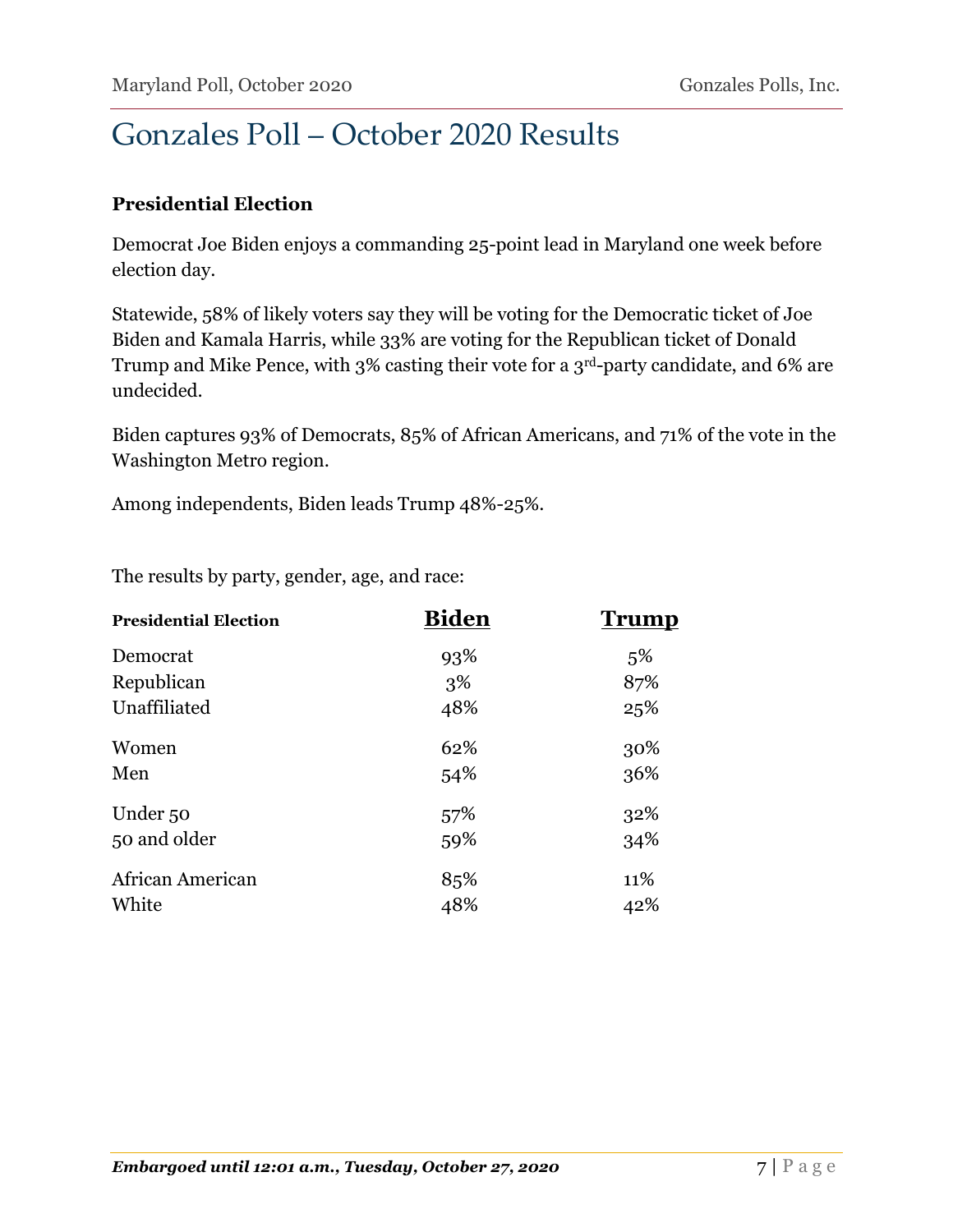## **Presidential Election in MD by Region**

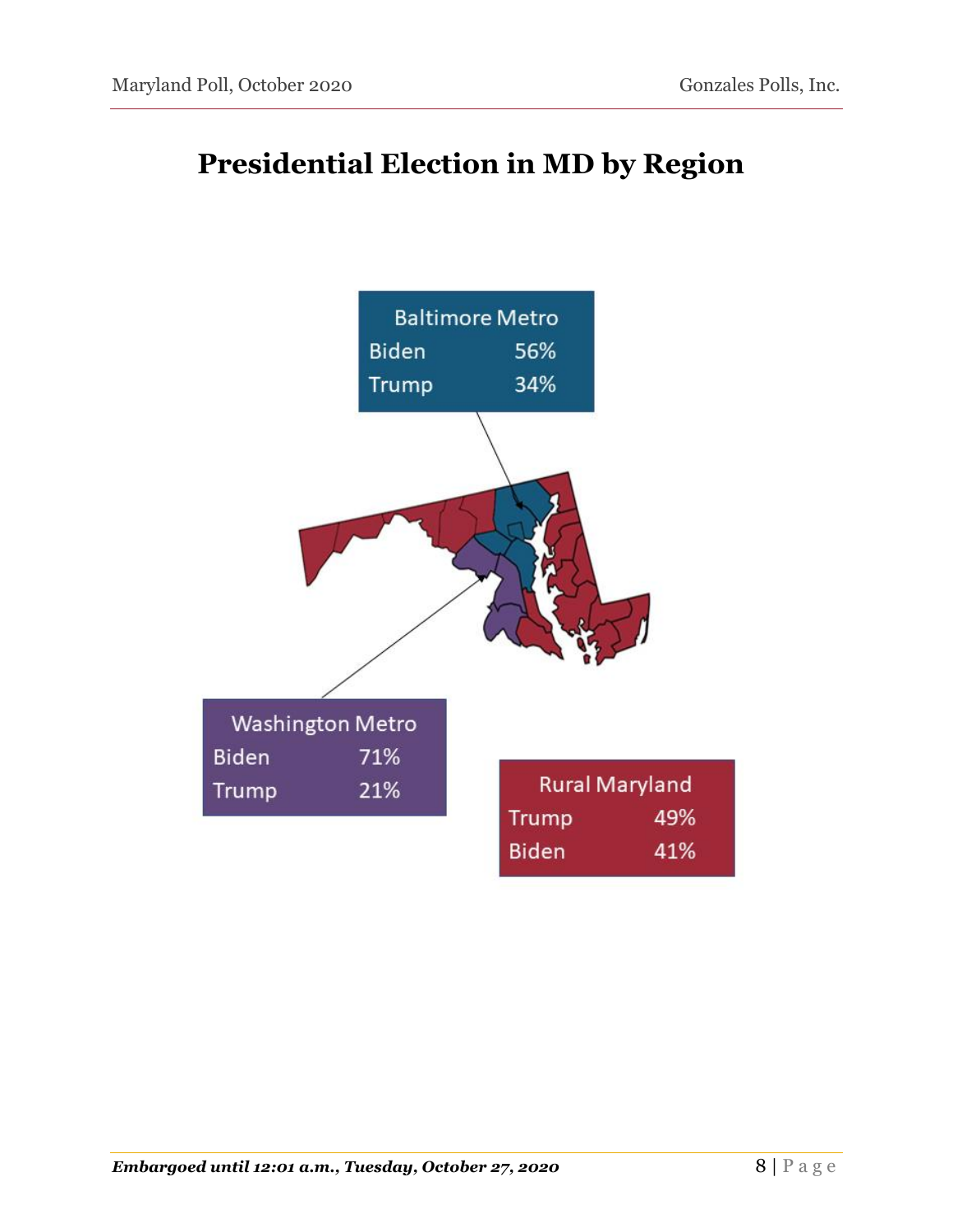#### **Presidential Tickets Candidate Image**

A look at the way voters in the Old Line State perceive the candidates for president and vice president:

| <b>Name ID</b> | Favorable | <b>Unfavorable</b> |
|----------------|-----------|--------------------|
| Joe Biden      | 60%       | 32%                |
| Kamala Harris  | 58%       | 33%                |
| Mike Pence     | 31\%      | 55%                |
| Donald Trump   | 30%       | 63%                |

#### **Coronavirus in Maryland**

#### **Level of Concern**

Marylanders remain concerned about becoming ill from the coronavirus. Statewide, 64% say they are **worried** about becoming seriously ill from the coronavirus (27% "very worried" and 37% "somewhat worried"), while 36% are **not worried** about becoming seriously ill from the coronavirus (19% "not too worried" and 17% "not at all worried").

Eighty-two percent of Democrats are worried about the coronavirus, while 64% of Republicans are not worried about it.

#### **Return to Regular Routine**

Based on what they know right now about the coronavirus, 41% of Marylanders **feel comfortable** returning to their regular routine, while 57% say they **do not feel comfortable** returning to their regular routine today.

There is a striking contrast to how Marylanders react to the coronavirus based on party affiliation. Among Democrats, only 20% say they're comfortable returning to their regular routine and 77% say they do not feel comfortable returning to their routine, while among Republicans, 75% are comfortable returning to their regular routine and only 23% are not.

Among unaffiliated voters, 44% are comfortable and 54% are not.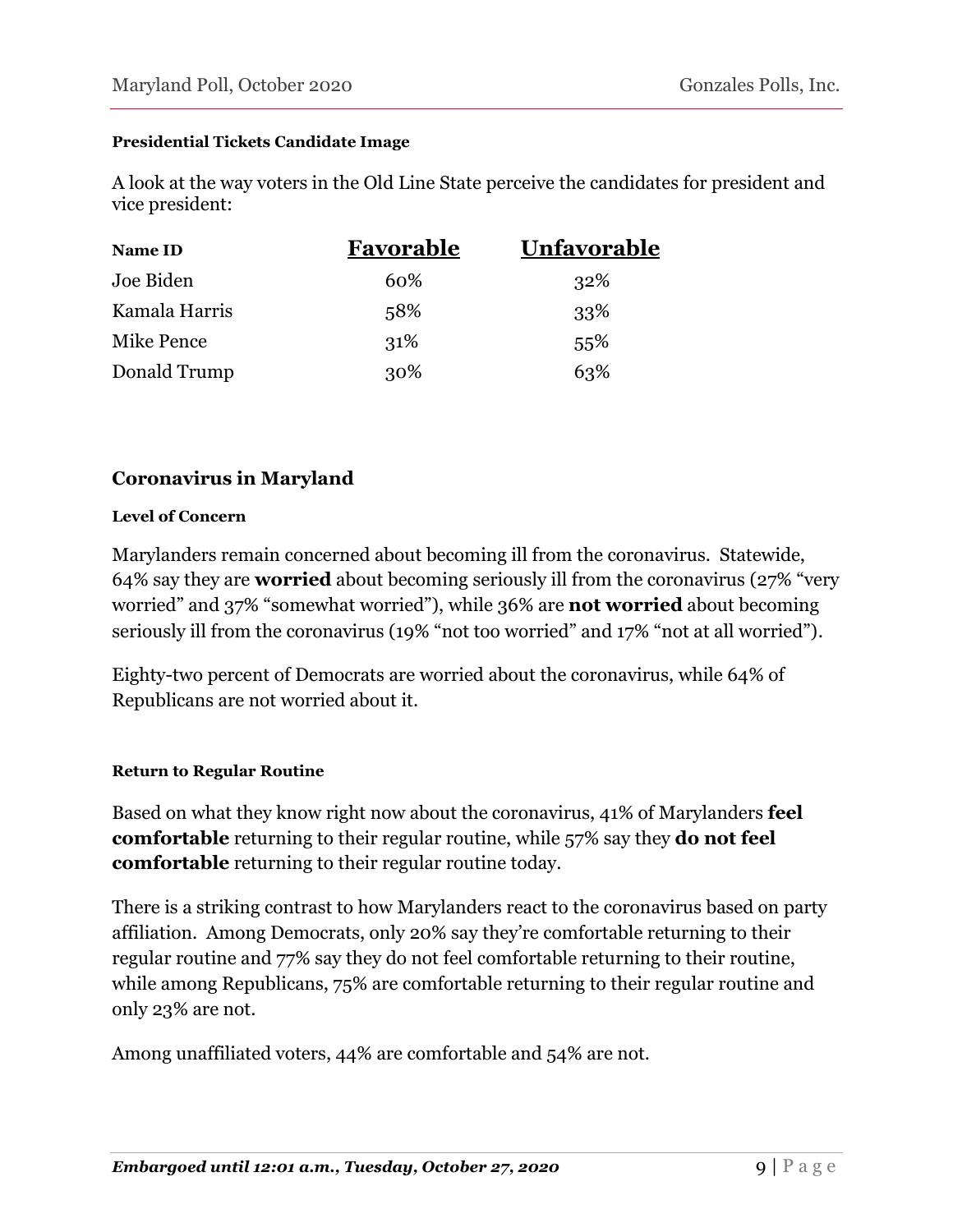#### **Coronavirus and Public Schools**

We asked respondents their view on how the state's public schools should deal with the coronavirus: should the schools continue with virtual on-line learning only; should the schools have *hybrid* learning, a combination of on-line and in-person; or should the schools return to all in-person learning.

Statewide, 37% say "Maryland's public schools should continue with virtual on-line learning only"; 37% say "Maryland's public schools should move to hybrid learning, a combination of on-line and in-person learning"; and 20% say "Maryland's public schools should return to all in-person learning."

Forty-seven percent of Democratic voters say our public schools should be on-line learning only, while 40% of Republicans say our public schools should be all in-person learning.

#### **Public Education Quality Satisfaction**

The coronavirus outbreak has taken a toll on our public education in Maryland. Across the Free State, 61% say they are satisfied with the quality of public education in their county (or Baltimore City), while 31% say they are dissatisfied, with 8% giving no response.

Among African Americans in Maryland, 44% are dissatisfied with the quality of public education and 50% are satisfied.

#### **Social Media Censorship**

We asked Maryland voters how concerned they were about censorship by social media companies such as Facebook and Twitter. Statewide, 65% are concerned about social media censorship from Facebook and Twitter (41% "very concerned" and 24% "somewhat concerned"), while 33% are not concerned with social media censorship.

The results by party and race:

| <b>Social Media Censorship</b> | <b>Concerned</b> | <b>Not Concerned</b> |
|--------------------------------|------------------|----------------------|
| Democrat                       | 52%              | 45%                  |
| Republican                     | 88%              | 11%                  |
| Unaffiliated                   | 64%              | 35%                  |
| African American               | 53%              | 46%                  |
| White                          | 69%              | 29%                  |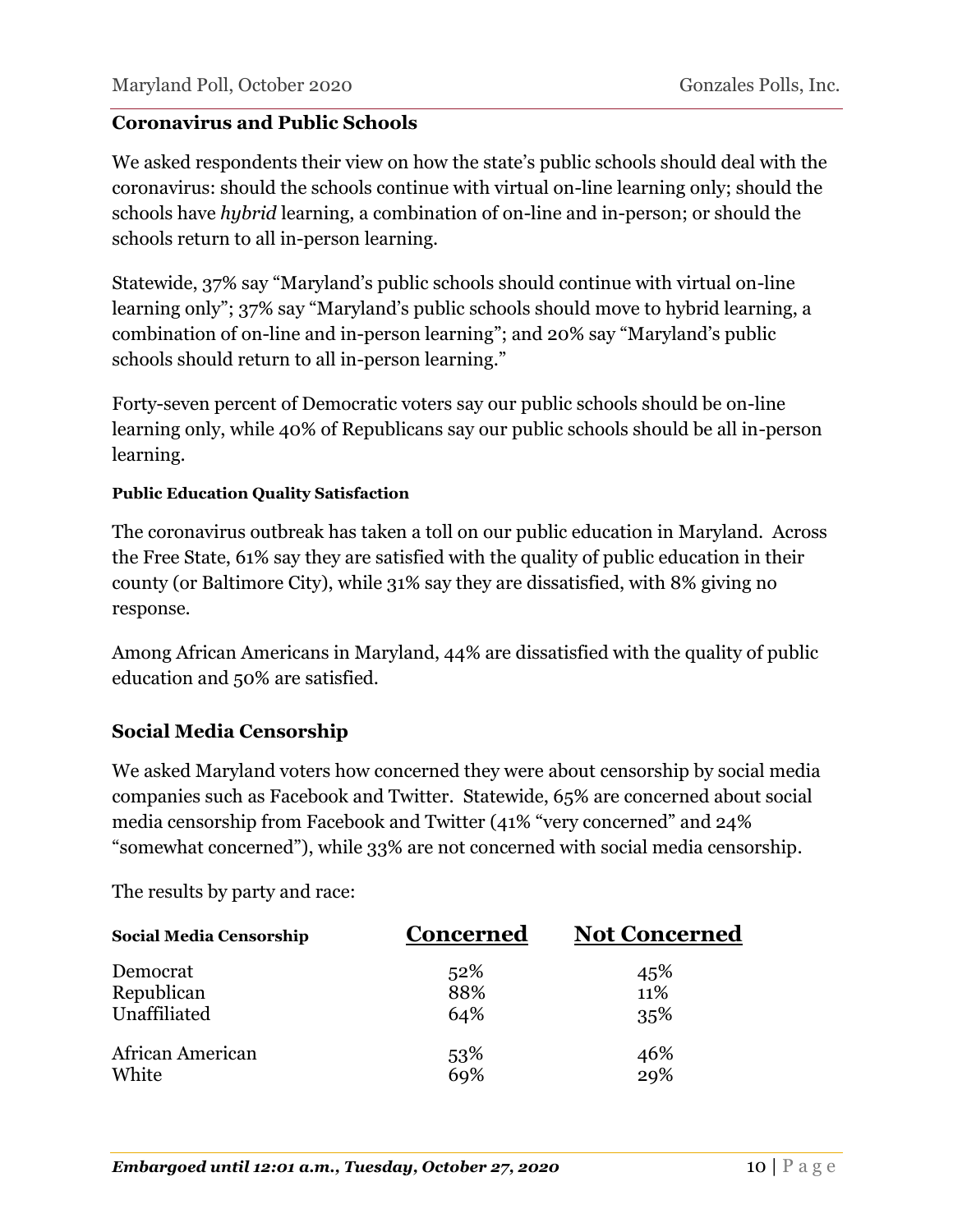#### **Governor Larry Hogan**

The sun comes up, the sun goes down…the tide rolls in, the tide ebbs out…seasons come and seasons go. But one constant remains - Governor Larry Hogan's popularity in Maryland.

Statewide, 73% approve of the job Larry Hogan is doing as governor, while 23% disapprove, with 4% not giving an answer. Today, astoundingly, Republican Hogan enjoys an 87% approval rating among Maryland's African American voters.

Hogan approval by party, gender, and race:

| <b>Gov. Hogan Job Rating</b> | <u>Approve</u> | <b>Disapprove</b> |
|------------------------------|----------------|-------------------|
| Democrat                     | 76%            | 22%               |
| Republican                   | 71%            | 26%               |
| Unaffiliated                 | 69%            | 21%               |
| Women                        | 76%            | 21%               |
| Men                          | 70%            | 26%               |
| African American             | 87%            | 9%                |
| White                        | 69%            | 28%               |

#### **Hogan's Managing of Coronavirus Outbreak**

We asked voters how they would rate Hogan's handling of the coronavirus outbreak: "excellent"; "pretty good"; "only fair"; or "poor."

Statewide, 77% rate it either excellent (33%) or good (44%), while 17% rate it either fair (7%) or poor (10%).

The results by party and race:

| <b>Hogan Handling Outbreak</b> | <b>Excellent/Good</b> | <b>Fair/Poor</b> |
|--------------------------------|-----------------------|------------------|
| Democrat                       | 82%                   | 13%              |
| Republican                     | 66%                   | 26%              |
| Unaffiliated                   | 79%                   | 14%              |
| African American               | 86%                   | 9%               |
| White                          | 74%                   | 20%              |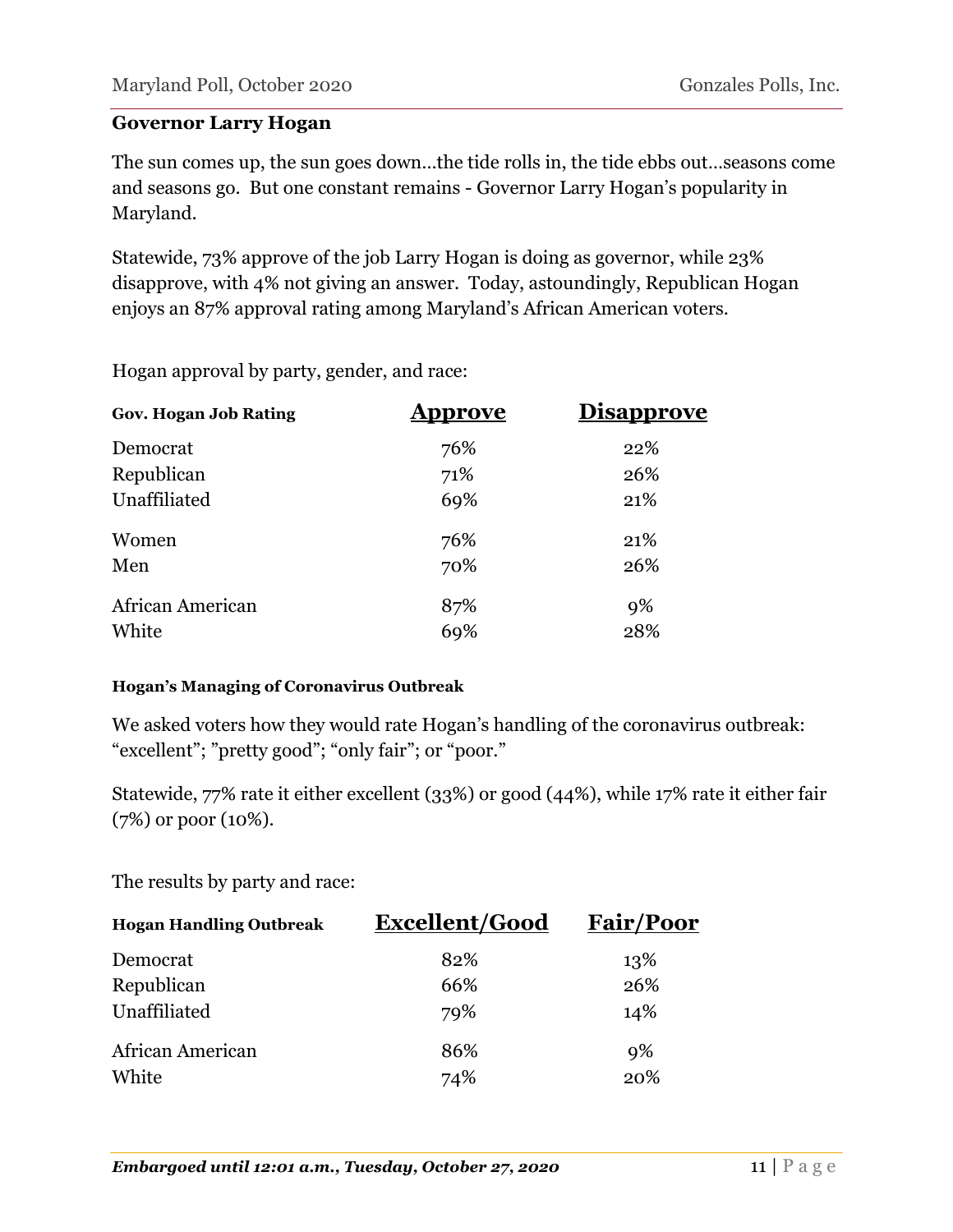# **Governor Hogan Approval by Region**

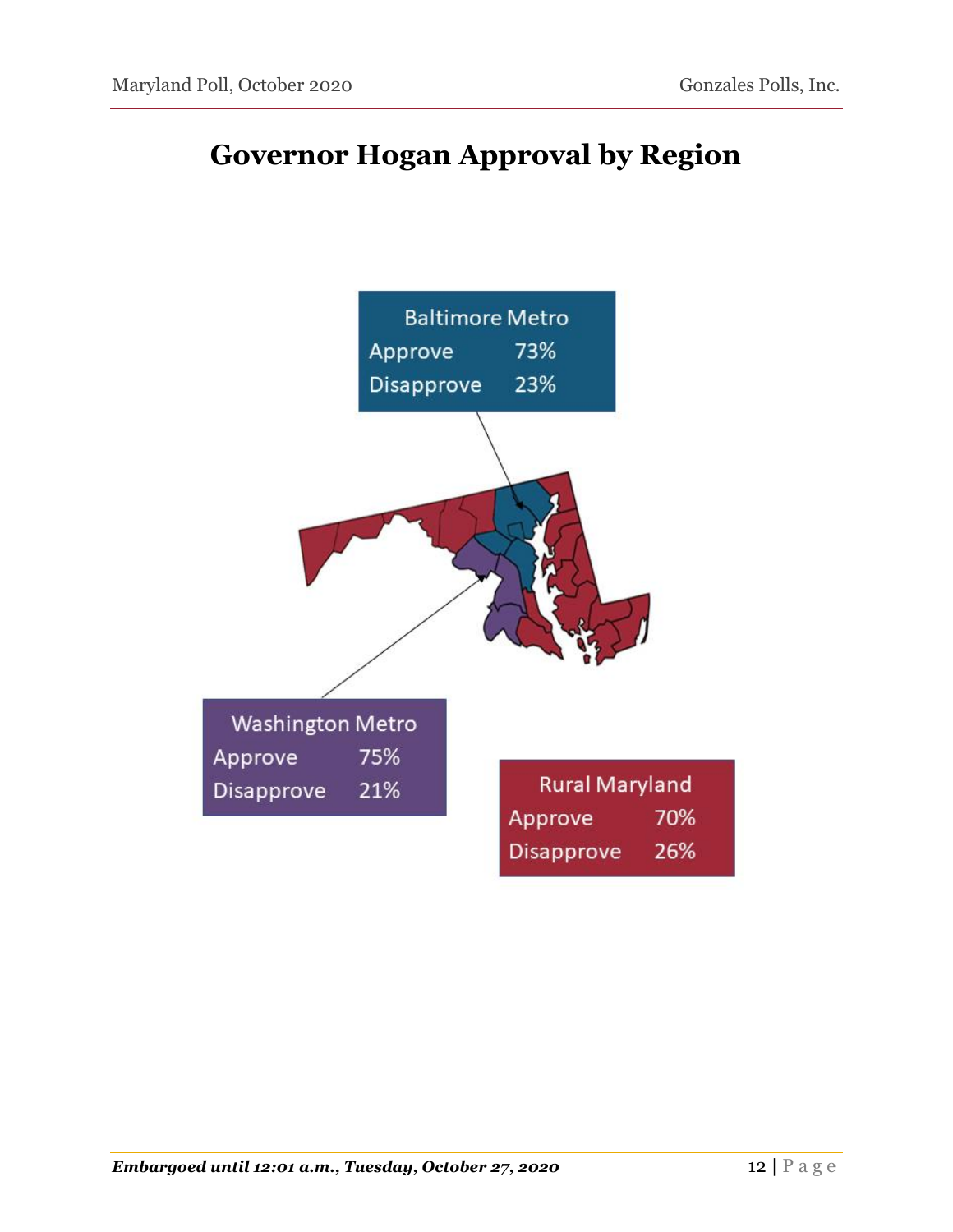# <span id="page-12-0"></span>Appendix A: Data Tables

#### <span id="page-12-1"></span>QUESTION: Name Identification: Donald Trump *Do you have a favorable, unfavorable, or neutral opinion of Donald Trump?*

| NAME ID: DONALD TRUMP | Number | Percent |
|-----------------------|--------|---------|
| Favorable             | 248    | 30.2 %  |
| Unfavorable           | 514    | 62.7 %  |
| Neutral               | 56     | $6.8\%$ |
| Don't Recognize       |        | $0.2\%$ |
| Total                 | 820    | 100.0 % |

| $N = 820$    |              | NAME ID: DONALD TRUMP |             |                     |
|--------------|--------------|-----------------------|-------------|---------------------|
|              | Favorable    | Unfavorable           | Neutral     | Don't Recognize     |
| <b>PARTY</b> |              |                       |             |                     |
| Democrat     | 20<br>4.6%   | 395<br>91.2%          | 17<br>3.9%  | 0.2%                |
| Republican   | 179<br>72.5% | 40<br>16.2%           | 28<br>11.3% | $\theta$<br>$0.0\%$ |
| Unaffiliated | 49<br>35.0%  | 79<br>56.4%           | 11<br>7.9%  | 0.7%                |

| $N = 820$   |           | NAME ID: DONALD TRUMP |         |                 |
|-------------|-----------|-----------------------|---------|-----------------|
|             | Favorable | Unfavorable           | Neutral | Don't Recognize |
| <b>RACE</b> |           |                       |         |                 |
| African     | 24        | 184                   | 12      | 0.5%            |
| American    | 10.9%     | 83.3%                 | 5.4%    |                 |
| White       | 211       | 292                   | 37      | $\Omega$        |
|             | 39.1%     | 54.1%                 | 6.9%    | 0.0%            |
| Other/      | 13        | 38                    | 7       | 1.7%            |
| Refused     | 22.0%     | 64.4%                 | 11.9%   |                 |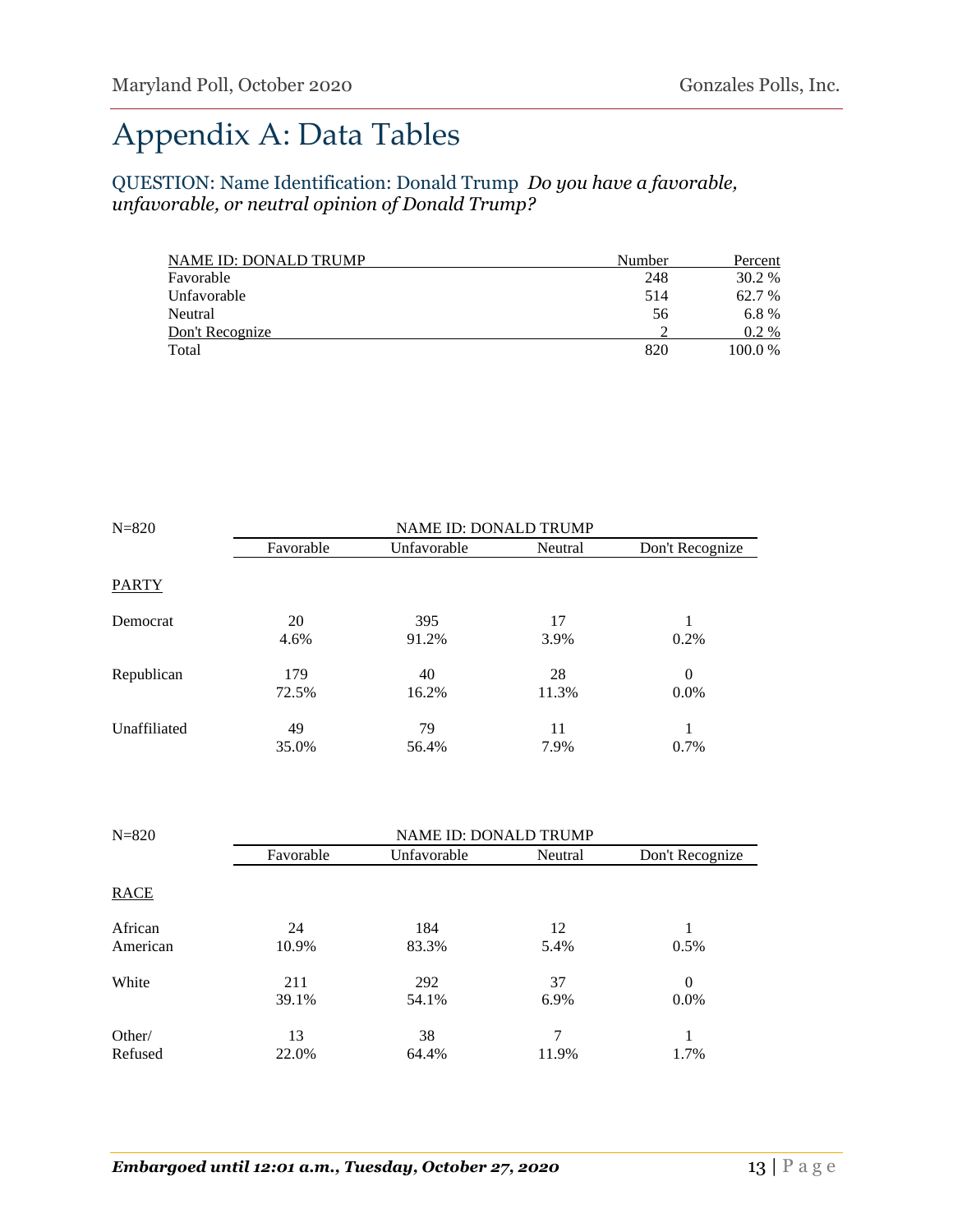| $N = 820$     |              | NAME ID: DONALD TRUMP |            |                 |
|---------------|--------------|-----------------------|------------|-----------------|
|               | Favorable    | Unfavorable           | Neutral    | Don't Recognize |
| <b>GENDER</b> |              |                       |            |                 |
| Female        | 124<br>28.5% | 284<br>65.3%          | 26<br>6.0% | 0.2%            |
| Male          | 124<br>32.2% | 230<br>59.7%          | 30<br>7.8% | 0.3%            |

| $N = 820$    |           | <b>NAME ID: DONALD TRUMP</b> |         |                 |
|--------------|-----------|------------------------------|---------|-----------------|
|              | Favorable | Unfavorable                  | Neutral | Don't Recognize |
| AGE          |           |                              |         |                 |
| 18 to 39     | 45        | 110                          | 13      | $\Omega$        |
|              | 26.8%     | 65.5%                        | 7.7%    | $0.0\%$         |
| 40 to 49     | 62        | 108                          | 15      | 1               |
|              | 33.3%     | 58.1%                        | 8.1%    | 0.5%            |
| 50 to 59     | 66        | 127                          | 15      | 1               |
|              | 31.6%     | 60.8%                        | 7.2%    | 0.5%            |
| 60 and older | 75        | 169                          | 13      | $\theta$        |
|              | 29.2%     | 65.8%                        | 5.1%    | $0.0\%$         |

| $N = 820$     |           | <b>NAME ID: DONALD TRUMP</b> |         |                 |
|---------------|-----------|------------------------------|---------|-----------------|
|               | Favorable | Unfavorable                  | Neutral | Don't Recognize |
| <b>REGION</b> |           |                              |         |                 |
| Baltimore     | 107       | 222                          | 26      | $\theta$        |
| Metro         | 30.1%     | 62.5%                        | 7.3%    | 0.0%            |
| Washington    | 58        | 207                          | 13      | 2               |
| Metro         | 20.7%     | 73.9%                        | 4.6%    | 0.7%            |
| Rural         | 83        | 85                           | 17      | $\Omega$        |
| Maryland      | 44.9%     | 45.9%                        | 9.2%    | $0.0\%$         |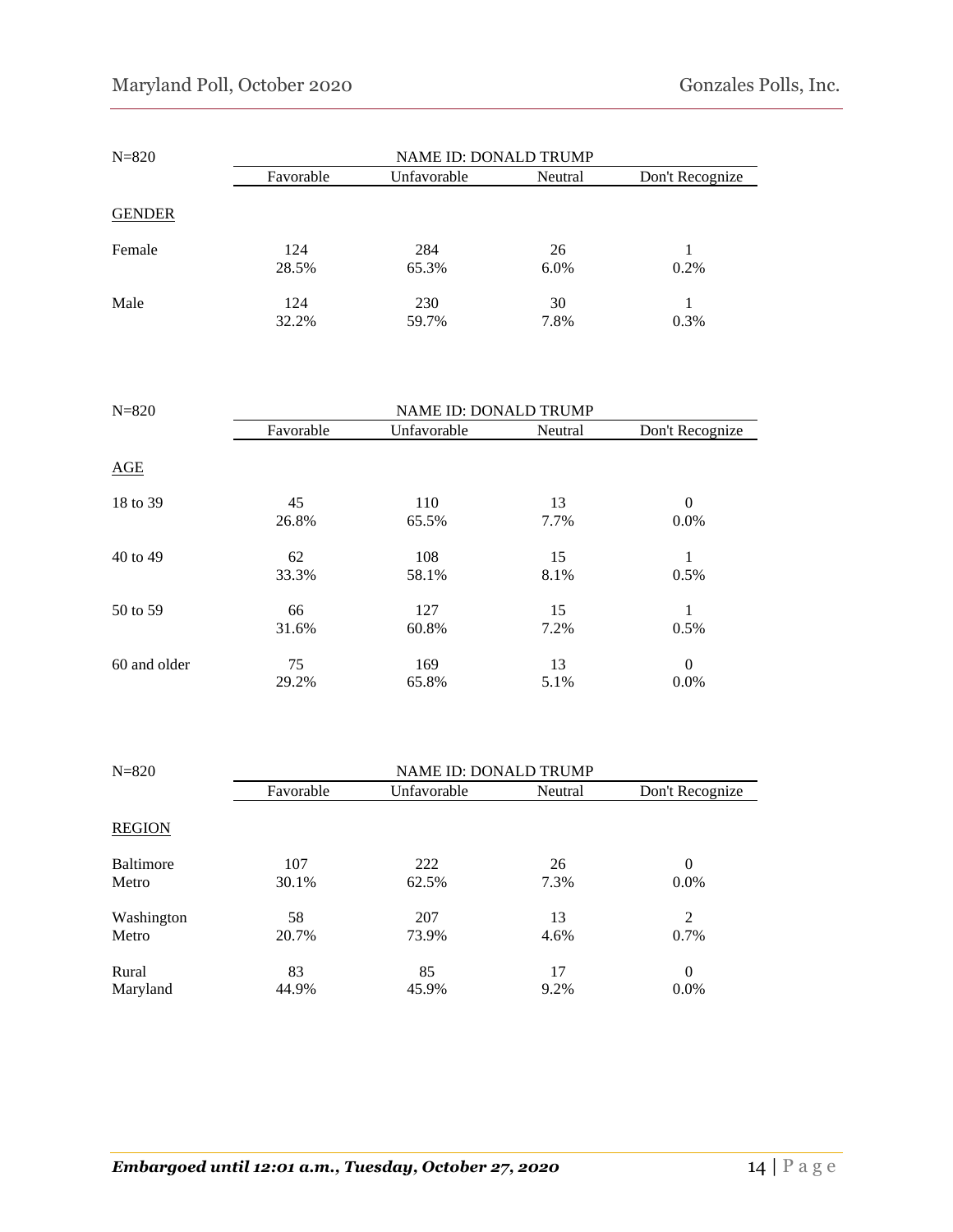#### <span id="page-14-0"></span>QUESTION: Name Identification: Joe Biden *Do you have a favorable, unfavorable, or neutral opinion of Joe Biden?*

| <b>NAME ID: JOE BIDEN</b> | Number | Percent |
|---------------------------|--------|---------|
| Favorable                 | 491    | 59.9 %  |
| Unfavorable               | 262    | 32.0 %  |
| Neutral                   | 62     | 7.6 %   |
| Don't Recognize           |        | $0.6\%$ |
| Total                     | 820    | 100.0 % |

| $N = 820$    | <b>NAME ID: JOE BIDEN</b> |             |         |                 |  |
|--------------|---------------------------|-------------|---------|-----------------|--|
|              | Favorable                 | Unfavorable | Neutral | Don't Recognize |  |
| <b>PARTY</b> |                           |             |         |                 |  |
| Democrat     | 382                       | 32          | 16      | 3               |  |
|              | 88.2%                     | 7.4%        | 3.7%    | 0.7%            |  |
| Republican   | 40                        | 184         | 23      | $\theta$        |  |
|              | 16.2%                     | 74.5%       | 9.3%    | $0.0\%$         |  |
| Unaffiliated | 69                        | 46          | 23      | 2               |  |
|              | 49.3%                     | 32.9%       | 16.4%   | 1.4%            |  |

| $N = 820$   | <b>NAME ID: JOE BIDEN</b> |             |         |                 |  |
|-------------|---------------------------|-------------|---------|-----------------|--|
|             | Favorable                 | Unfavorable | Neutral | Don't Recognize |  |
| <b>RACE</b> |                           |             |         |                 |  |
| African     | 178                       | 30          | 9       | 4               |  |
| American    | 80.5%                     | 13.6%       | 4.1%    | 1.8%            |  |
| White       | 282                       | 209         | 48      |                 |  |
|             | 52.2%                     | 38.7%       | 8.9%    | 0.2%            |  |
| Other/      | 31                        | 23          | 5       | $\theta$        |  |
| Refused     | 52.5%                     | 39.0%       | 8.5%    | 0.0%            |  |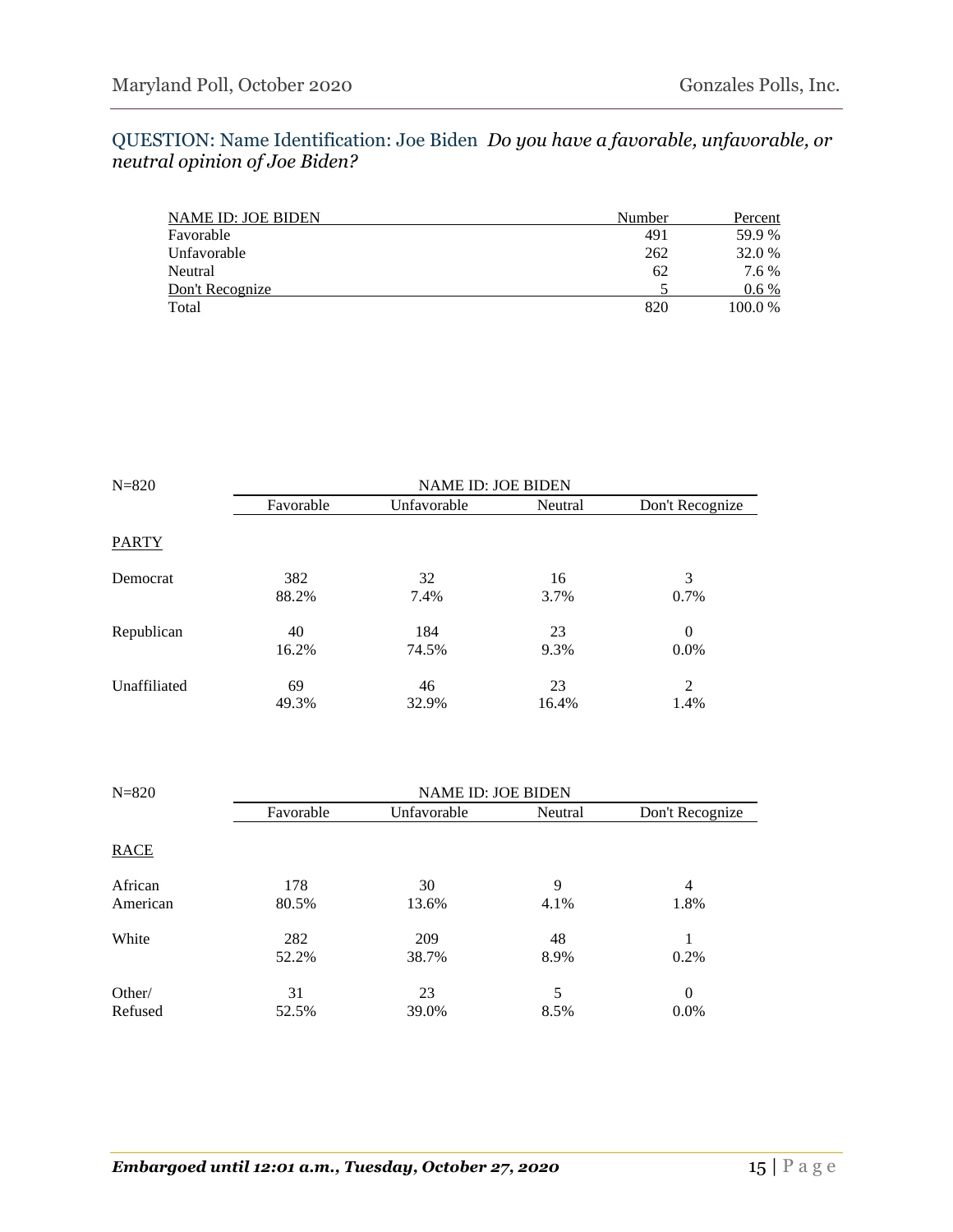| $N = 820$     |              | <b>NAME ID: JOE BIDEN</b> |            |                 |
|---------------|--------------|---------------------------|------------|-----------------|
|               | Favorable    | Unfavorable               | Neutral    | Don't Recognize |
| <b>GENDER</b> |              |                           |            |                 |
| Female        | 274<br>63.0% | 124<br>28.5%              | 34<br>7.8% | 3<br>0.7%       |
| Male          | 217<br>56.4% | 138<br>35.8%              | 28<br>7.3% | 2<br>0.5%       |

| $N = 820$    |           | <b>NAME ID: JOE BIDEN</b> |         |                 |
|--------------|-----------|---------------------------|---------|-----------------|
|              | Favorable | Unfavorable               | Neutral | Don't Recognize |
| AGE          |           |                           |         |                 |
| 18 to 39     | 103       | 46                        | 17      | 2               |
|              | 61.3%     | 27.4%                     | 10.1%   | 1.2%            |
| 40 to 49     | 110       | 56                        | 20      | $\Omega$        |
|              | 59.1%     | 30.1%                     | 10.8%   | 0.0%            |
| 50 to 59     | 125       | 64                        | 17      | 3               |
|              | 59.8%     | 30.6%                     | 8.1%    | 1.4%            |
| 60 and older | 153       | 96                        | 8       | $\mathbf{0}$    |
|              | 59.5%     | 37.4%                     | 3.1%    | $0.0\%$         |

| $N = 820$     |           | <b>NAME ID: JOE BIDEN</b> |         |                 |
|---------------|-----------|---------------------------|---------|-----------------|
|               | Favorable | Unfavorable               | Neutral | Don't Recognize |
| <b>REGION</b> |           |                           |         |                 |
| Baltimore     | 215       | 113                       | 25      | 2               |
| Metro         | 60.6%     | 31.8%                     | 7.0%    | 0.6%            |
| Washington    | 193       | 66                        | 20      |                 |
| Metro         | 68.9%     | 23.6%                     | 7.1%    | 0.4%            |
| Rural         | 83        | 83                        | 17      | 2               |
| Maryland      | 44.9%     | 44.9%                     | 9.2%    | 1.1%            |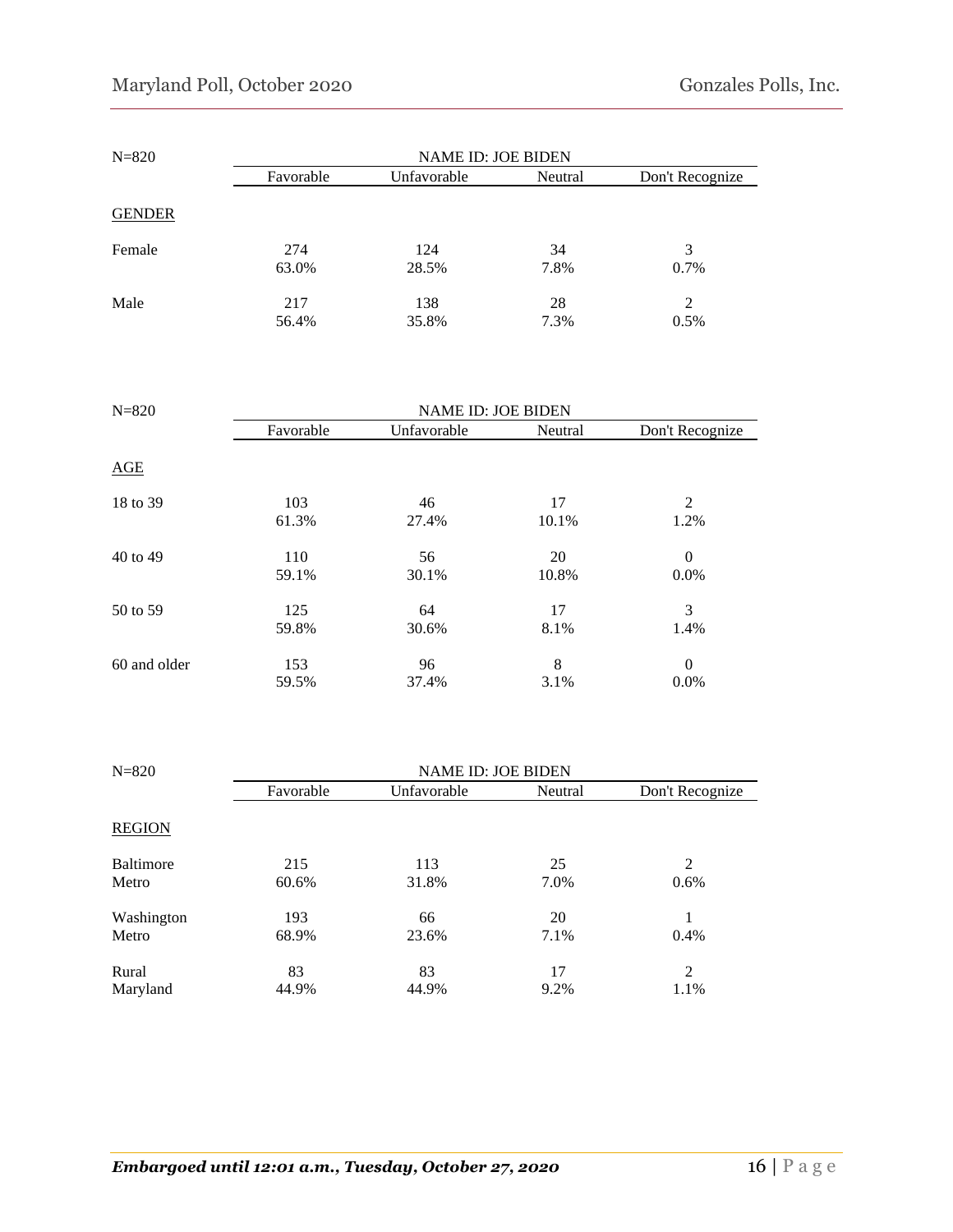#### <span id="page-16-0"></span>QUESTION: Name Identification: Mike Pence *Do you have a favorable, unfavorable, or neutral opinion of Mike Pence?*

| <b>NAME ID: MIKE PENCE</b> | Number | Percent |
|----------------------------|--------|---------|
| Favorable                  | 254    | 31.0 %  |
| Unfavorable                | 452    | 55.1 %  |
| Neutral                    | 107    | 13.0 %  |
| Don't Recognize            |        | $0.9\%$ |
| Total                      | 820    | 100.0 % |

| $N = 820$    | <b>NAME ID: MIKE PENCE</b> |             |         |                 |  |
|--------------|----------------------------|-------------|---------|-----------------|--|
|              | Favorable                  | Unfavorable | Neutral | Don't Recognize |  |
| <b>PARTY</b> |                            |             |         |                 |  |
| Democrat     | 36                         | 349         | 43      | 5               |  |
|              | 8.3%                       | 80.6%       | 9.9%    | 1.2%            |  |
| Republican   | 192                        | 29          | 26      | $\theta$        |  |
|              | 77.7%                      | 11.7%       | 10.5%   | $0.0\%$         |  |
| Unaffiliated | 26                         | 74          | 38      | 2               |  |
|              | 18.6%                      | 52.9%       | 27.1%   | 1.4%            |  |

| $N = 820$   |           | <b>NAME ID: MIKE PENCE</b> |         |                 |
|-------------|-----------|----------------------------|---------|-----------------|
|             | Favorable | Unfavorable                | Neutral | Don't Recognize |
| <b>RACE</b> |           |                            |         |                 |
| African     | 28        | 160                        | 27      | 6               |
| American    | 12.7%     | 72.4%                      | 12.2%   | 2.7%            |
| White       | 203       | 267                        | 69      |                 |
|             | 37.6%     | 49.4%                      | 12.8%   | 0.2%            |
| Other/      | 23        | 25                         | 11      | $\Omega$        |
| Refused     | 39.0%     | 42.4%                      | 18.6%   | $0.0\%$         |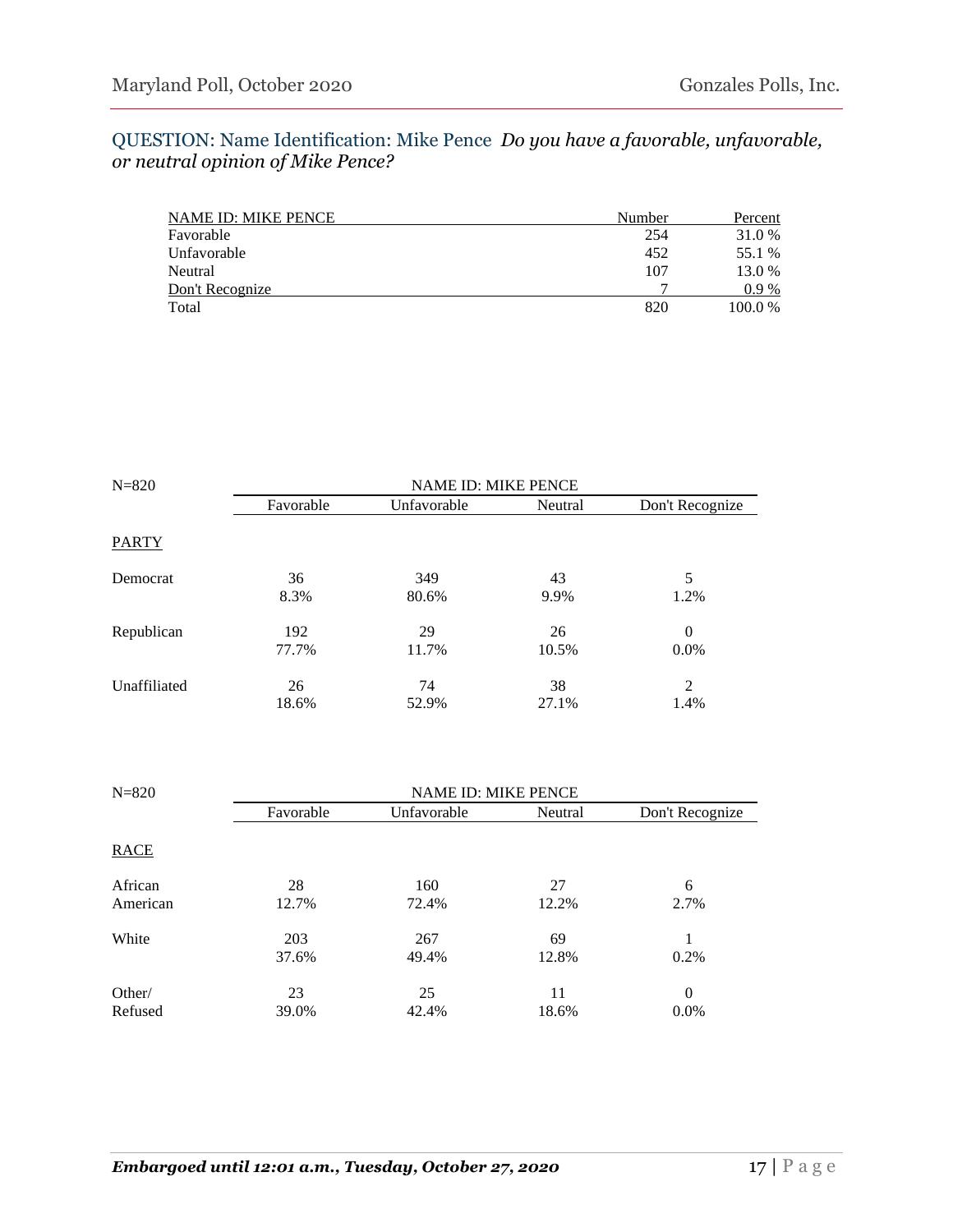| $N = 820$     |              | <b>NAME ID: MIKE PENCE</b> |             |                 |  |
|---------------|--------------|----------------------------|-------------|-----------------|--|
|               | Favorable    | Unfavorable                | Neutral     | Don't Recognize |  |
| <b>GENDER</b> |              |                            |             |                 |  |
| Female        | 120<br>27.6% | 255<br>58.6%               | 56<br>12.9% | 4<br>0.9%       |  |
| Male          | 134<br>34.8% | 197<br>51.2%               | 51<br>13.2% | 3<br>0.8%       |  |

| $N = 820$    |           | <b>NAME ID: MIKE PENCE</b> |         |                 |
|--------------|-----------|----------------------------|---------|-----------------|
|              | Favorable | Unfavorable                | Neutral | Don't Recognize |
| AGE          |           |                            |         |                 |
| 18 to 39     | 32        | 105                        | 30      | 1               |
|              | 19.0%     | 62.5%                      | 17.9%   | 0.6%            |
| 40 to 49     | 54        | 104                        | 27      | 1               |
|              | 29.0%     | 55.9%                      | 14.5%   | 0.5%            |
| 50 to 59     | 59        | 125                        | 20      | 5               |
|              | 28.2%     | 59.8%                      | 9.6%    | 2.4%            |
| 60 and older | 109       | 118                        | 30      | $\theta$        |
|              | 42.4%     | 45.9%                      | 11.7%   | $0.0\%$         |

| $N = 820$     |           | <b>NAME ID: MIKE PENCE</b> |         |                 |
|---------------|-----------|----------------------------|---------|-----------------|
|               | Favorable | Unfavorable                | Neutral | Don't Recognize |
| <b>REGION</b> |           |                            |         |                 |
| Baltimore     | 114       | 203                        | 35      | 3               |
| Metro         | 32.1%     | 57.2%                      | 9.9%    | 0.8%            |
| Washington    | 57        | 177                        | 43      | 3               |
| Metro         | 20.4%     | 63.2%                      | 15.4%   | 1.1%            |
| Rural         | 83        | 72                         | 29      |                 |
| Maryland      | 44.9%     | 38.9%                      | 15.7%   | 0.5%            |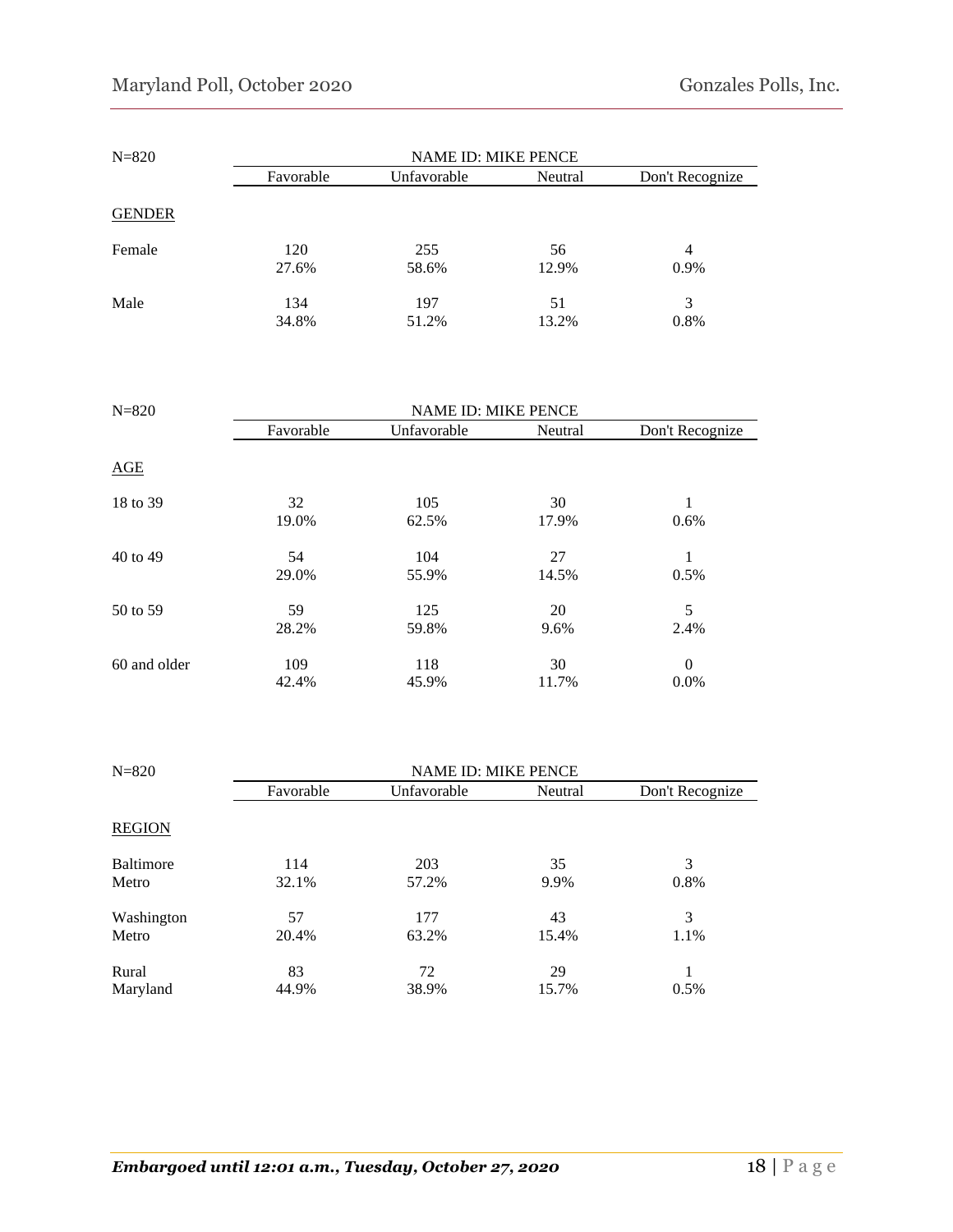#### <span id="page-18-0"></span>QUESTION: Name Identification: Kamala Harris *Do you have a favorable, unfavorable, or neutral opinion of Kamala Harris?*

| NAME ID: KAMALA HARRIS | Number | Percent |
|------------------------|--------|---------|
| Favorable              | 475    | 57.9 %  |
| Unfavorable            | 272    | 33.2 %  |
| Neutral                | 54     | $6.6\%$ |
| Don't Recognize        | 19     | 2.3 %   |
| Total                  | 820    | 100.0 % |

| $N = 820$    |           | <b>NAME ID: KAMALA HARRIS</b> |         |                 |
|--------------|-----------|-------------------------------|---------|-----------------|
|              | Favorable | Unfavorable                   | Neutral | Don't Recognize |
| <b>PARTY</b> |           |                               |         |                 |
| Democrat     | 375       | 40                            | 10      | 8               |
|              | 86.6%     | 9.2%                          | 2.3%    | 1.8%            |
| Republican   | 34        | 190                           | 18      | 5               |
|              | 13.8%     | 76.9%                         | 7.3%    | 2.0%            |
| Unaffiliated | 66        | 42                            | 26      | 6               |
|              | 47.1%     | 30.0%                         | 18.6%   | 4.3%            |

| $N = 820$   |           | <b>NAME ID: KAMALA HARRIS</b> |         |                 |
|-------------|-----------|-------------------------------|---------|-----------------|
|             | Favorable | Unfavorable                   | Neutral | Don't Recognize |
| <b>RACE</b> |           |                               |         |                 |
| African     | 178       | 27                            | 9       | 7               |
| American    | 80.5%     | 12.2%                         | 4.1%    | 3.2%            |
| White       | 266       | 222                           | 40      | 12              |
|             | 49.3%     | 41.1%                         | 7.4%    | 2.2%            |
| Other/      | 31        | 23                            | 5       | $\Omega$        |
| Refused     | 52.5%     | 39.0%                         | 8.5%    | $0.0\%$         |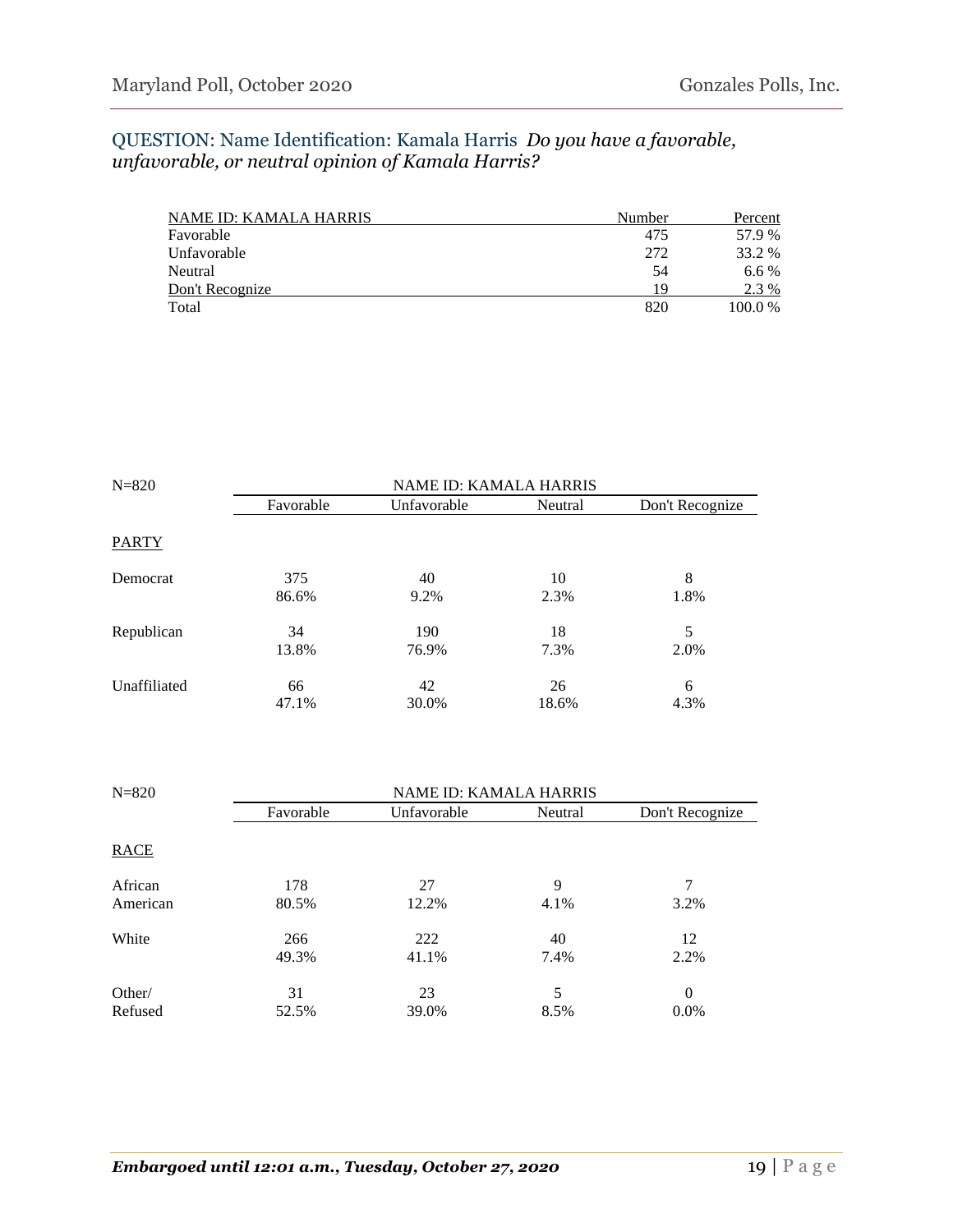| $N = 820$     |              | <b>NAME ID: KAMALA HARRIS</b> |            |                 |  |
|---------------|--------------|-------------------------------|------------|-----------------|--|
|               | Favorable    | Unfavorable                   | Neutral    | Don't Recognize |  |
| <b>GENDER</b> |              |                               |            |                 |  |
| Female        | 270<br>62.1% | 131<br>30.1%                  | 24<br>5.5% | 10<br>2.3%      |  |
| Male          | 205<br>53.2% | 141<br>36.6%                  | 30<br>7.8% | 9<br>2.3%       |  |

| $N = 820$    |           | <b>NAME ID: KAMALA HARRIS</b> |         |                 |
|--------------|-----------|-------------------------------|---------|-----------------|
|              | Favorable | Unfavorable                   | Neutral | Don't Recognize |
| AGE          |           |                               |         |                 |
| 18 to 39     | 100       | 55                            | 7       | 6               |
|              | 59.5%     | 32.7%                         | 4.2%    | 3.6%            |
| 40 to 49     | 112       | 57                            | 15      | 2               |
|              | 60.2%     | 30.6%                         | 8.1%    | 1.1%            |
| 50 to 59     | 119       | 70                            | 14      | 6               |
|              | 56.9%     | 33.5%                         | 6.7%    | 2.9%            |
| 60 and older | 144       | 90                            | 18      | 5               |
|              | 56.0%     | 35.0%                         | 7.0%    | 1.9%            |

| $N = 820$     |           | <b>NAME ID: KAMALA HARRIS</b> |         |                 |
|---------------|-----------|-------------------------------|---------|-----------------|
|               | Favorable | Unfavorable                   | Neutral | Don't Recognize |
| <b>REGION</b> |           |                               |         |                 |
| Baltimore     | 206       | 122                           | 22      | 5               |
| Metro         | 58.0%     | 34.4%                         | 6.2%    | 1.4%            |
| Washington    | 199       | 58                            | 16      | 7               |
| Metro         | 71.1%     | 20.7%                         | 5.7%    | 2.5%            |
| Rural         | 70        | 92                            | 16      | 7               |
| Maryland      | 37.8%     | 49.7%                         | 8.6%    | 3.8%            |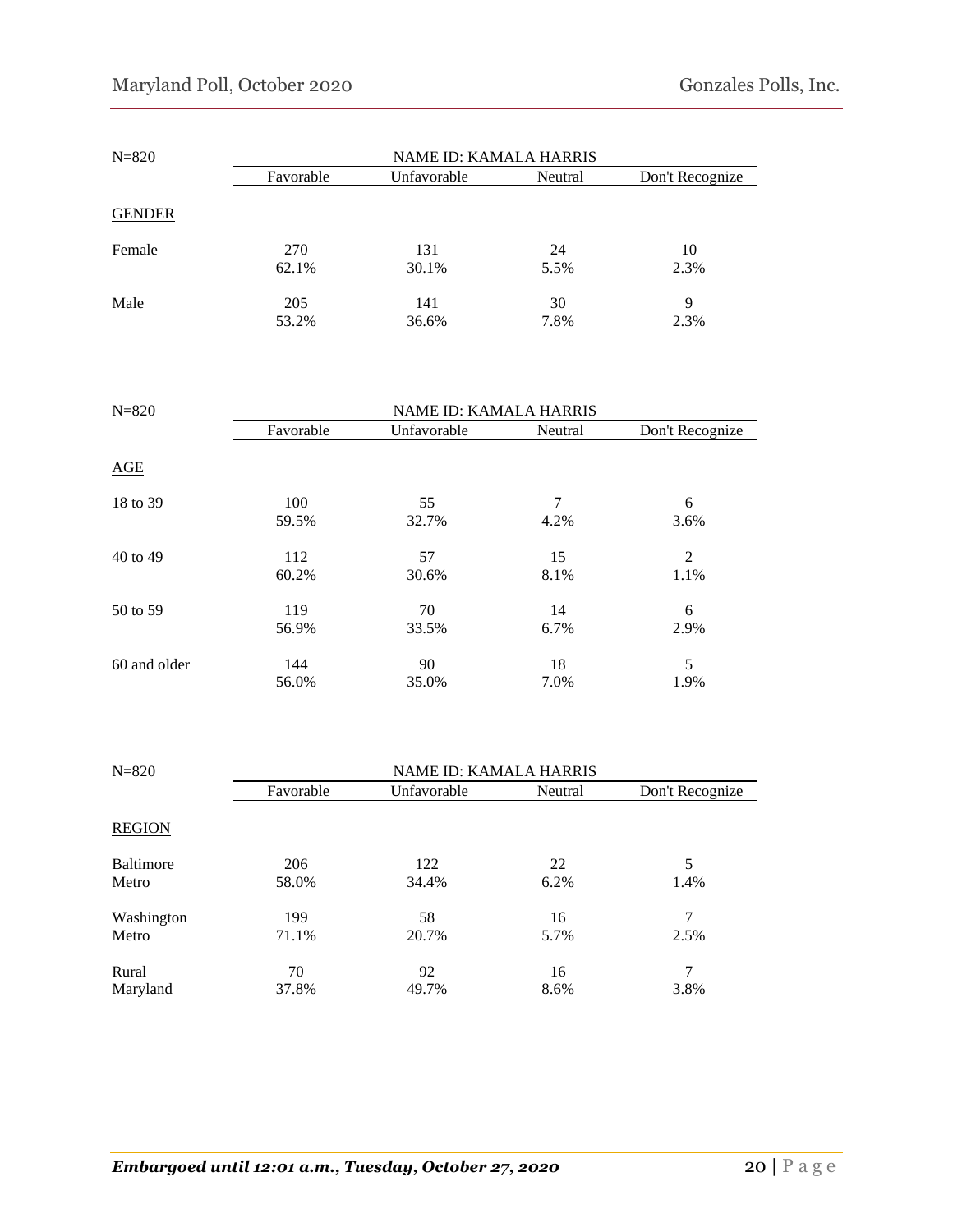#### <span id="page-20-0"></span>QUESTION: Job Approval: Governor Larry Hogan *Do you approve or disapprove of the job Larry Hogan is doing as governor?*

| 73.3 %  |
|---------|
| 23.2 %  |
| 3.5 %   |
| 100.0 % |
|         |

| $N = 820$    | <b>JOB APPROVAL: GOVERNOR LARRY HOGAN</b> |            |           |  |
|--------------|-------------------------------------------|------------|-----------|--|
|              | Approve                                   | Disapprove | No answer |  |
| <b>PARTY</b> |                                           |            |           |  |
| Democrat     | 328                                       | 96         | 9         |  |
|              | 75.8%                                     | 22.2%      | 2.1%      |  |
| Republican   | 176                                       | 64         | 7         |  |
|              | 71.3%                                     | 25.9%      | 2.8%      |  |
| Unaffiliated | 97                                        | 30         | 13        |  |
|              | 69.3%                                     | 21.4%      | 9.3%      |  |

| $N = 820$ |         | <b>JOB APPROVAL: GOVERNOR LARRY HOGAN</b> |           |
|-----------|---------|-------------------------------------------|-----------|
|           | Approve | Disapprove                                | No answer |
| RACE      |         |                                           |           |
| African   | 193     | 20                                        | 8         |
| American  | 87.3%   | 9.0%                                      | 3.6%      |
| White     | 371     | 152                                       | 17        |
|           | 68.7%   | 28.1%                                     | 3.1%      |
| Other/    | 37      | 18                                        | 4         |
| Refused   | 62.7%   | 30.5%                                     | 6.8%      |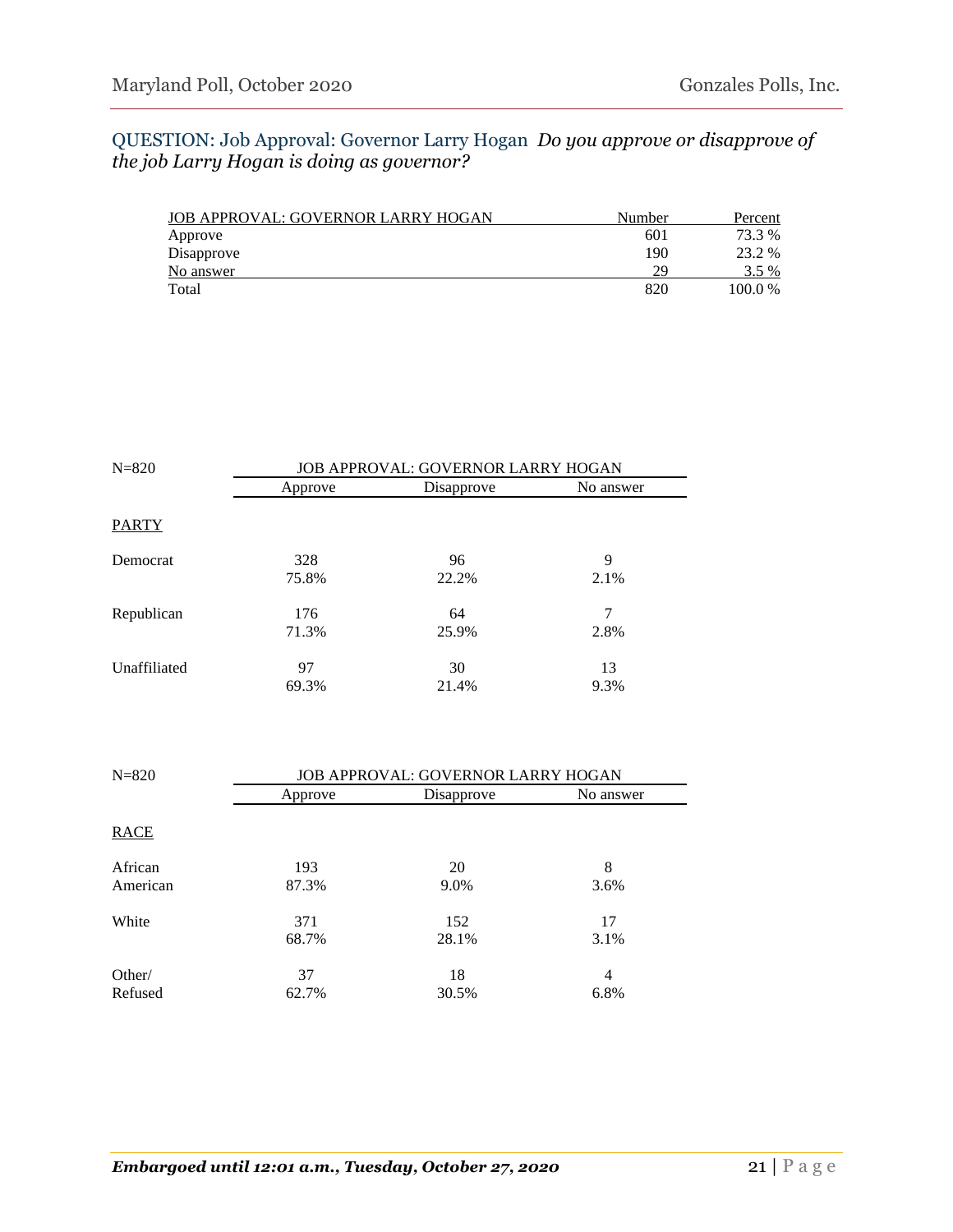| $N = 820$     | <b>JOB APPROVAL: GOVERNOR LARRY HOGAN</b> |             |            |  |
|---------------|-------------------------------------------|-------------|------------|--|
|               | Approve                                   | Disapprove  | No answer  |  |
| <b>GENDER</b> |                                           |             |            |  |
| Female        | 330<br>75.9%                              | 91<br>20.9% | 14<br>3.2% |  |
| Male          | 271<br>70.4%                              | 99<br>25.7% | 15<br>3.9% |  |

| $N = 820$    |         | <b>JOB APPROVAL: GOVERNOR LARRY HOGAN</b> |           |
|--------------|---------|-------------------------------------------|-----------|
|              | Approve | Disapprove                                | No answer |
| AGE          |         |                                           |           |
| 18 to 39     | 115     | 48                                        | 5         |
|              | 68.5%   | 28.6%                                     | 3.0%      |
| 40 to 49     | 144     | 40                                        | 2         |
|              | 77.4%   | 21.5%                                     | 1.1%      |
| 50 to 59     | 157     | 44                                        | 8         |
|              | 75.1%   | 21.1%                                     | 3.8%      |
| 60 and older | 185     | 58                                        | 14        |
|              | 72.0%   | 22.6%                                     | 5.4%      |

| $N = 820$        |         | <b>JOB APPROVAL: GOVERNOR LARRY HOGAN</b> |           |
|------------------|---------|-------------------------------------------|-----------|
|                  | Approve | Disapprove                                | No answer |
| <b>REGION</b>    |         |                                           |           |
| <b>Baltimore</b> | 260     | 82                                        | 13        |
| Metro            | 73.2%   | 23.1%                                     | 3.7%      |
| Washington       | 211     | 60                                        | 9         |
| Metro            | 75.4%   | 21.4%                                     | 3.2%      |
| Rural            | 130     | 48                                        | 7         |
| Maryland         | 70.3%   | 25.9%                                     | 3.8%      |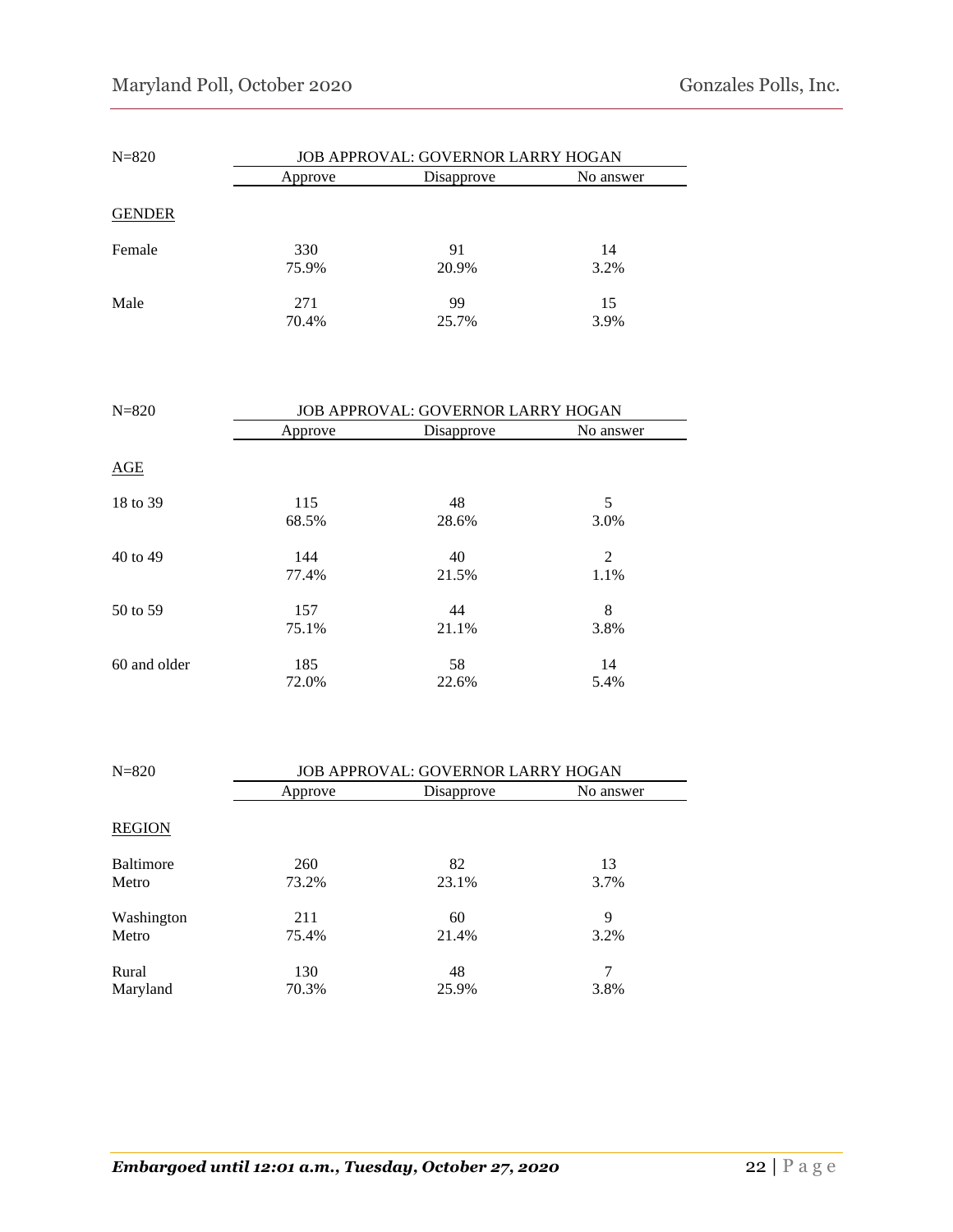<span id="page-22-0"></span>QUESTION: Presidential Election *If the 2020 presidential election were held today, for whom would you vote: the Democratic ticket of Joe Biden and Kamala Harris; the Republican ticket of Donald Trump and Mike Pence; or someone else?*

| NOVEMBER PRESIDENTIAL ELECTION | Number | Percent |
|--------------------------------|--------|---------|
| Biden                          | 476    | 58.0 %  |
| Trump                          | 270    | 32.9 %  |
| Someone Else                   | 24     | 2.9 %   |
| Undecided                      | 50     | 6.1 %   |
| Total                          | 820    | 100.0 % |

| $N = 820$    |              | NOVEMBER PRESIDENTIAL ELECTION |            |             |
|--------------|--------------|--------------------------------|------------|-------------|
|              | Biden        | Trump                          | Other      | Undecided   |
| <b>PARTY</b> |              |                                |            |             |
| Democrat     | 401<br>92.6% | 20<br>4.6%                     | 11<br>2.5% | $0.2\%$     |
| Republican   | 8<br>3.2%    | 215<br>87.0%                   | 0.4%       | 23<br>9.3%  |
| Unaffiliated | 67<br>47.9%  | 35<br>25.0%                    | 12<br>8.6% | 26<br>18.6% |

| $N = 820$   |       | NOVEMBER PRESIDENTIAL ELECTION |                |           |
|-------------|-------|--------------------------------|----------------|-----------|
|             | Biden | Trump                          | Other          | Undecided |
| <b>RACE</b> |       |                                |                |           |
| African     | 188   | 24                             | 7              | 2         |
| American    | 85.1% | 10.9%                          | 3.2%           | 0.9%      |
| White       | 261   | 226                            | 13             | 40        |
|             | 48.3% | 41.9%                          | 2.4%           | 7.4%      |
| Other/      | 27    | 20                             | $\overline{4}$ | 8         |
| Refused     | 45.8% | 33.9%                          | 6.8%           | 13.6%     |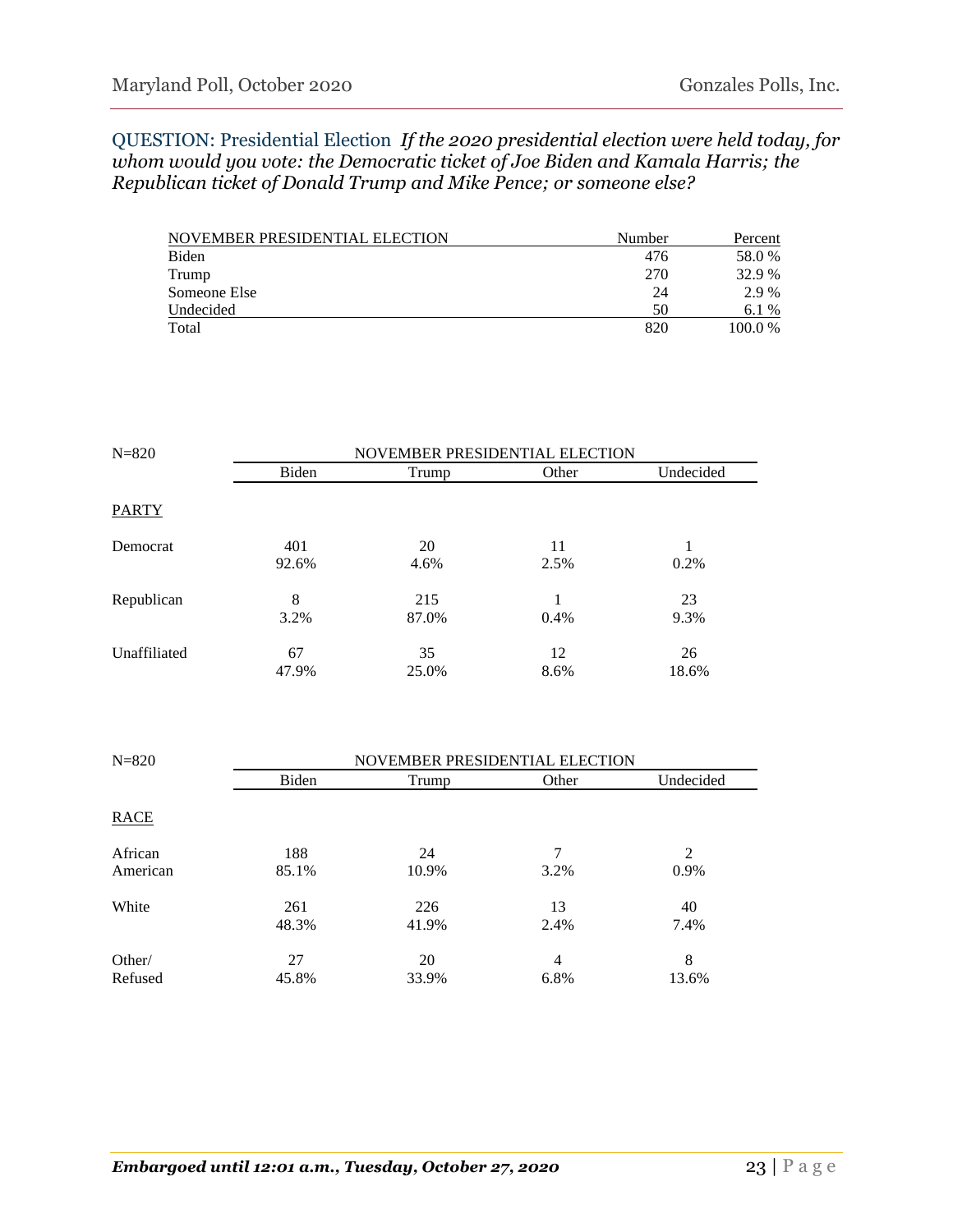| $N = 820$     |              | NOVEMBER PRESIDENTIAL ELECTION |            |            |
|---------------|--------------|--------------------------------|------------|------------|
|               | Biden        | Trump                          | Other      | Undecided  |
| <b>GENDER</b> |              |                                |            |            |
| Female        | 269<br>61.8% | 130<br>29.9%                   | 12<br>2.8% | 24<br>5.5% |
| Male          | 207<br>53.8% | 140<br>36.4%                   | 12<br>3.1% | 26<br>6.8% |

| $N = 820$    |       | NOVEMBER PRESIDENTIAL ELECTION |       |           |
|--------------|-------|--------------------------------|-------|-----------|
|              | Biden | Trump                          | Other | Undecided |
| AGE          |       |                                |       |           |
| 18 to 39     | 103   | 45                             | 8     | 12        |
|              | 61.3% | 26.8%                          | 4.8%  | 7.1%      |
| 40 to 49     | 100   | 68                             | 5     | 13        |
|              | 53.8% | 36.6%                          | 2.7%  | 7.0%      |
| 50 to 59     | 120   | 66                             | 8     | 15        |
|              | 57.4% | 31.6%                          | 3.8%  | 7.2%      |
| 60 and older | 153   | 91                             | 3     | 10        |
|              | 59.5% | 35.4%                          | 1.2%  | 3.9%      |

| $N = 820$        |            | NOVEMBER PRESIDENTIAL ELECTION |       |           |
|------------------|------------|--------------------------------|-------|-----------|
|                  | Biden      | Trump                          | Other | Undecided |
| <b>REGION</b>    |            |                                |       |           |
| <b>Baltimore</b> | <b>200</b> | 120                            | 11    | 24        |
| Metro            | 56.3%      | 33.8%                          | 3.1%  | 6.8%      |
| Washington       | 200        | 59                             | 7     | 14        |
| Metro            | 71.4%      | 21.1%                          | 2.5%  | 5.0%      |
| Rural            | 76         | 91                             | 6     | 12        |
| Maryland         | 41.1%      | 49.2%                          | 3.2%  | 6.5%      |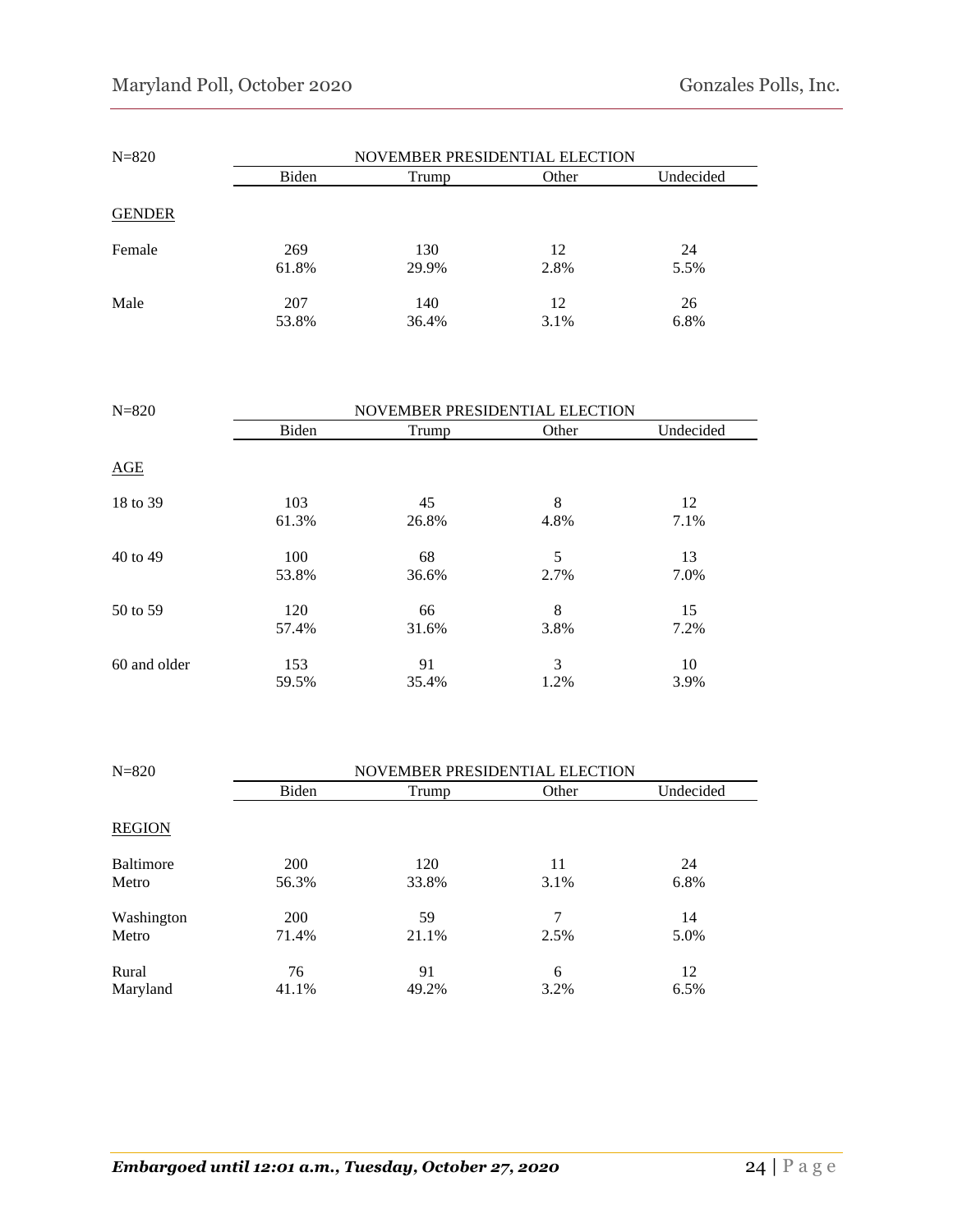<span id="page-24-0"></span>QUESTION: Direction of State *Overall, would you say things in Maryland are generally headed in the right direction or do you feel things are off on the wrong track?*

| Number | Percent |
|--------|---------|
| 486    | 59.3 %  |
| 280    | 34.1 %  |
| 54     | $6.6\%$ |
| 820    | 100.0 % |
|        |         |

| $N = 820$    |                        | <b>DIRECTION OF STATE</b> |           |
|--------------|------------------------|---------------------------|-----------|
|              | <b>Right Direction</b> | Wrong Track               | No answer |
| <b>PARTY</b> |                        |                           |           |
| Democrat     | 296                    | 119                       | 18        |
|              | 68.4%                  | 27.5%                     | 4.2%      |
| Republican   | 117                    | 105                       | 25        |
|              | 47.4%                  | 42.5%                     | 10.1%     |
| Unaffiliated | 73                     | 56                        | 11        |
|              | 52.1%                  | 40.0%                     | 7.9%      |

| $N = 820$   |                        | <b>DIRECTION OF STATE</b> |           |
|-------------|------------------------|---------------------------|-----------|
|             | <b>Right Direction</b> | Wrong Track               | No answer |
| <b>RACE</b> |                        |                           |           |
| African     | 149                    | 58                        | 14        |
| American    | 67.4%                  | 26.2%                     | 6.3%      |
| White       | 299                    | 207                       | 34        |
|             | 55.4%                  | 38.3%                     | 6.3%      |
| Other/      | 38                     | 15                        | 6         |
| Refused     | 64.4%                  | 25.4%                     | 10.2%     |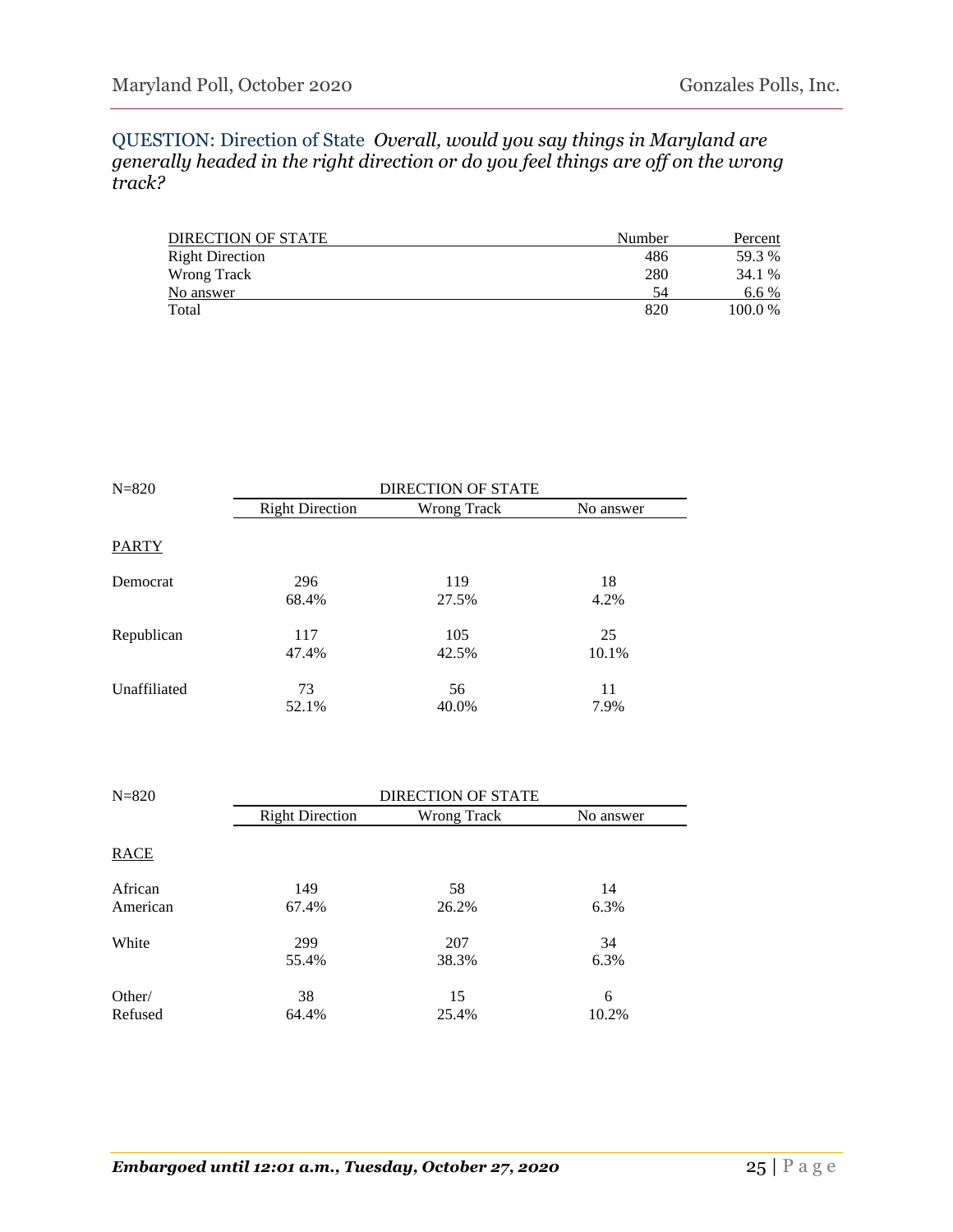| $N = 820$     |                        | <b>DIRECTION OF STATE</b> |            |
|---------------|------------------------|---------------------------|------------|
|               | <b>Right Direction</b> | Wrong Track               | No answer  |
| <b>GENDER</b> |                        |                           |            |
| Female        | 262<br>60.2%           | 147<br>33.8%              | 26<br>6.0% |
| Male          | 224<br>58.2%           | 133<br>34.5%              | 28<br>7.3% |

| $N = 820$    |                        | <b>DIRECTION OF STATE</b> |           |
|--------------|------------------------|---------------------------|-----------|
|              | <b>Right Direction</b> | Wrong Track               | No answer |
| AGE          |                        |                           |           |
| 18 to 39     | 102                    | 60                        | 6         |
|              | 60.7%                  | 35.7%                     | 3.6%      |
| 40 to 49     | 106                    | 72                        | 8         |
|              | 57.0%                  | 38.7%                     | 4.3%      |
| 50 to 59     | 122                    | 67                        | 20        |
|              | 58.4%                  | 32.1%                     | 9.6%      |
| 60 and older | 156                    | 81                        | 20        |
|              | 60.7%                  | 31.5%                     | 7.8%      |

| $N = 820$        |                        | <b>DIRECTION OF STATE</b> |           |
|------------------|------------------------|---------------------------|-----------|
|                  | <b>Right Direction</b> | Wrong Track               | No answer |
| <b>REGION</b>    |                        |                           |           |
| <b>Baltimore</b> | 193                    | 132                       | 30        |
| Metro            | 54.4%                  | 37.2%                     | 8.5%      |
| Washington       | 181                    | 86                        | 13        |
| Metro            | 64.6%                  | 30.7%                     | 4.6%      |
| Rural            | 112                    | 62                        | 11        |
| Maryland         | 60.5%                  | 33.5%                     | 5.9%      |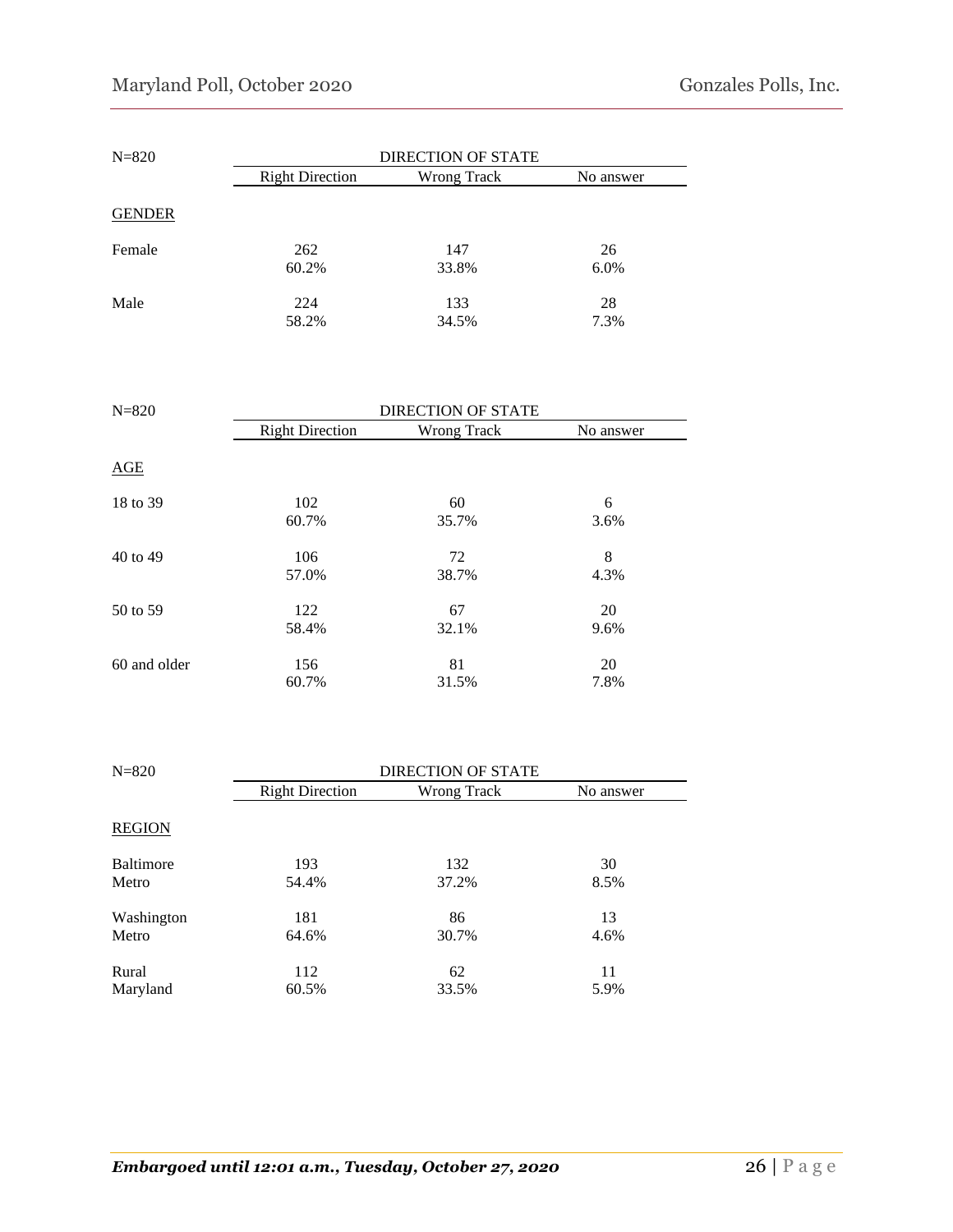#### <span id="page-26-0"></span>QUESTION: Coronavirus – Level of Concern *How worried, if at all, are you about becoming seriously ill from the coronavirus?*

| <b>CORONAVIRUS - LEVEL OF CONCERN</b> | Number | Percent |
|---------------------------------------|--------|---------|
| Very Worried                          | 224    | 27.3 %  |
| Somewhat Worried                      | 302    | 36.8 %  |
| Not Too Worried                       | 153    | 18.7 %  |
| Not At All Worried                    | 140    | 17.1 %  |
| No answer                             |        | 0.1%    |
| Total                                 | 820    | 100.0 % |
| <b>CORONAVIRUS - CONCERN</b>          | Number | Percent |
| Worried                               | 526    | 64.1 %  |
| Not Worried                           | 293    | 35.8 %  |
| No answer                             |        | 0.1%    |
| Total                                 | 820    | 100.0%  |

| $N = 820$    |              |                     | <b>CORONAVIRUS - LEVEL OF CONCERN</b> |                       |           |
|--------------|--------------|---------------------|---------------------------------------|-----------------------|-----------|
|              | Very Worried | Somewhat<br>Worried | Not Too<br>Worried                    | Not At All<br>Worried | No answer |
| <b>PARTY</b> |              |                     |                                       |                       |           |
| Democrat     | 174          | 183                 | 47                                    | 29                    | $\theta$  |
|              | 40.2%        | 42.3%               | 10.9%                                 | 6.7%                  | $0.0\%$   |
| Republican   | 21           | 67                  | 74                                    | 85                    | $\theta$  |
|              | 8.5%         | 27.1%               | 30.0%                                 | 34.4%                 | 0.0%      |
| Unaffiliated | 29           | 52                  | 32                                    | 26                    | 1         |
|              | 20.7%        | 37.1%               | 22.9%                                 | 18.6%                 | 0.7%      |

| $N = 820$   | <b>CORONAVIRUS - LEVEL OF CONCERN</b> |          |         |            |                |
|-------------|---------------------------------------|----------|---------|------------|----------------|
|             |                                       | Somewhat | Not Too | Not At All |                |
|             | Very Worried                          | Worried  | Worried | Worried    | No answer      |
| <b>RACE</b> |                                       |          |         |            |                |
| African     | 94                                    | 47       | 46      | 34         | $\overline{0}$ |
| American    | 42.5%                                 | 21.3%    | 20.8%   | 15.4%      | $0.0\%$        |
| White       | 110                                   | 225      | 101     | 103        |                |
|             | 20.4%                                 | 41.7%    | 18.7%   | 19.1%      | 0.2%           |
| Other/      | 20                                    | 30       | 6       | 3          | $\overline{0}$ |
| Refused     | 33.9%                                 | 50.8%    | 10.2%   | 5.1%       | $0.0\%$        |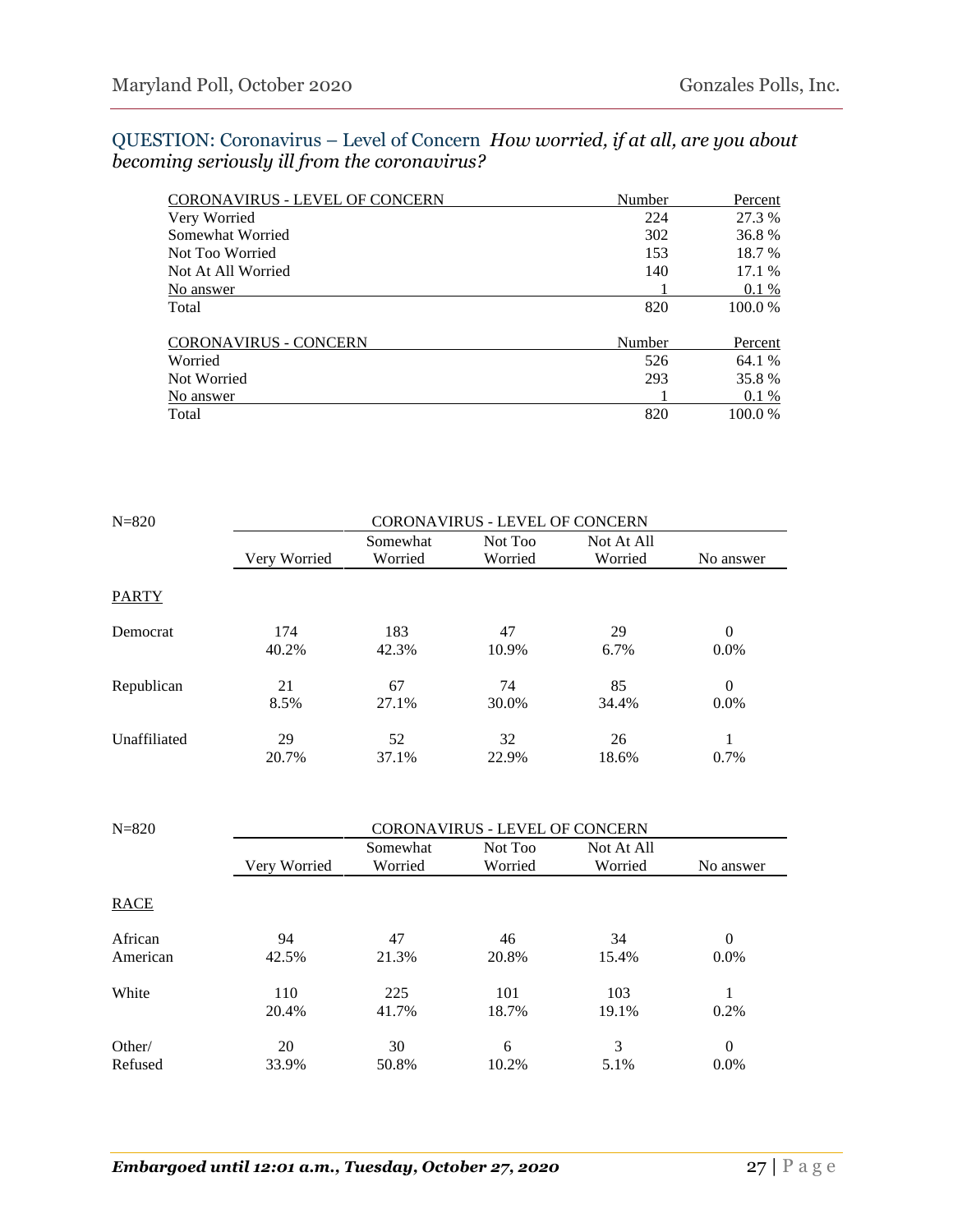| $N = 820$     |              | <b>CORONAVIRUS - LEVEL OF CONCERN</b> |                    |                       |                     |  |
|---------------|--------------|---------------------------------------|--------------------|-----------------------|---------------------|--|
|               | Very Worried | Somewhat<br>Worried                   | Not Too<br>Worried | Not At All<br>Worried | No answer           |  |
| <b>GENDER</b> |              |                                       |                    |                       |                     |  |
| Female        | 122<br>28.0% | 158<br>36.3%                          | 74<br>17.0%        | 81<br>18.6%           | $\theta$<br>$0.0\%$ |  |
| Male          | 102<br>26.5% | 144<br>37.4%                          | 79<br>20.5%        | 59<br>15.3%           | 0.3%                |  |

| $N = 820$    |              |                     | <b>CORONAVIRUS - LEVEL OF CONCERN</b> |                       |                  |
|--------------|--------------|---------------------|---------------------------------------|-----------------------|------------------|
|              | Very Worried | Somewhat<br>Worried | Not Too<br>Worried                    | Not At All<br>Worried | No answer        |
| AGE          |              |                     |                                       |                       |                  |
| 18 to 39     | 51           | 63                  | 26                                    | 28                    | $\boldsymbol{0}$ |
|              | 30.4%        | 37.5%               | 15.5%                                 | 16.7%                 | 0.0%             |
| 40 to 49     | 50           | 60                  | 38                                    | 38                    | $\mathbf{0}$     |
|              | 26.9%        | 32.3%               | 20.4%                                 | 20.4%                 | 0.0%             |
| 50 to 59     | 52           | 78                  | 46                                    | 33                    | $\boldsymbol{0}$ |
|              | 24.9%        | 37.3%               | 22.0%                                 | 15.8%                 | 0.0%             |
| 60 and older | 71           | 101                 | 43                                    | 41                    | -1               |
|              | 27.6%        | 39.3%               | 16.7%                                 | 16.0%                 | 0.4%             |

| $N = 820$        |              |                     | <b>CORONAVIRUS - LEVEL OF CONCERN</b> |                       |           |
|------------------|--------------|---------------------|---------------------------------------|-----------------------|-----------|
|                  | Very Worried | Somewhat<br>Worried | Not Too<br>Worried                    | Not At All<br>Worried | No answer |
| <b>REGION</b>    |              |                     |                                       |                       |           |
| <b>Baltimore</b> | 97           | 135                 | 58                                    | 65                    | $\theta$  |
| Metro            | 27.3%        | 38.0%               | 16.3%                                 | 18.3%                 | $0.0\%$   |
| Washington       | 91           | 105                 | 46                                    | 37                    |           |
| Metro            | 32.5%        | 37.5%               | 16.4%                                 | 13.2%                 | 0.4%      |
| Rural            | 36           | 62                  | 49                                    | 38                    | $\theta$  |
| Maryland         | 19.5%        | 33.5%               | 26.5%                                 | 20.5%                 | $0.0\%$   |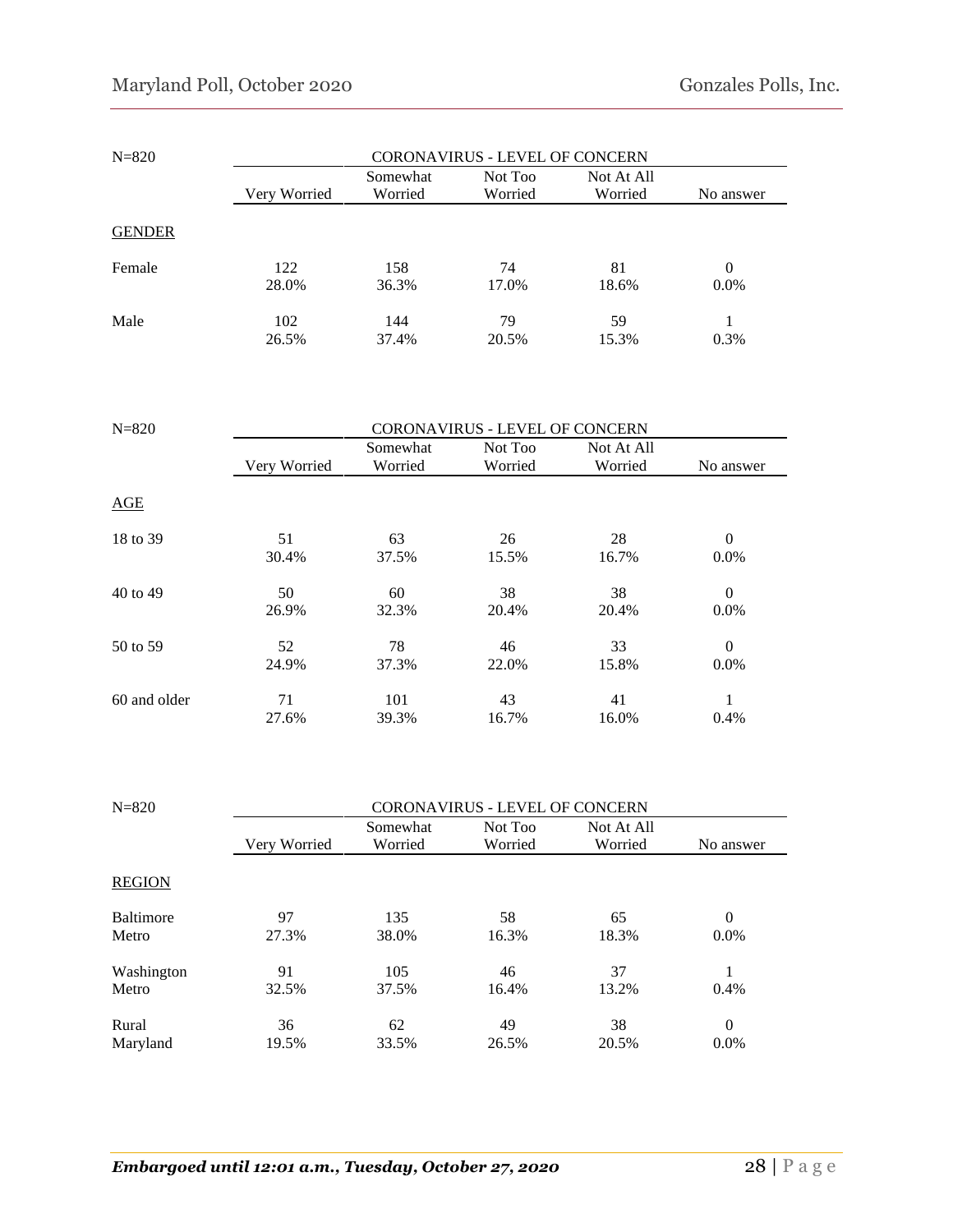<span id="page-28-0"></span>QUESTION: Coronavirus – Return To Routine *Based on what you know right now about the coronavirus, would you feel comfortable or not comfortable returning to your regular routine today?*

| RETURN TO REGULAR ROUTINE | Number | Percent   |
|---------------------------|--------|-----------|
| Comfortable               | 335    | 40.9 %    |
| Not Comfortable           | 466    | 56.8%     |
| No answer                 | 19     | 2.3 %     |
| Total                     | 820    | $100.0\%$ |

| $N = 820$    |             | RETURN TO REGULAR ROUTINE |           |
|--------------|-------------|---------------------------|-----------|
|              | Comfortable | Not Comfortable           | No answer |
| <b>PARTY</b> |             |                           |           |
| Democrat     | 88          | 335                       | 10        |
|              | 20.3%       | 77.4%                     | 2.3%      |
| Republican   | 185         | 56                        | 6         |
|              | 74.9%       | 22.7%                     | 2.4%      |
| Unaffiliated | 62          | 75                        | 3         |
|              | 44.3%       | 53.6%                     | 2.1%      |

| $N = 820$   |             | RETURN TO REGULAR ROUTINE |           |
|-------------|-------------|---------------------------|-----------|
|             | Comfortable | Not Comfortable           | No answer |
| <b>RACE</b> |             |                           |           |
| African     | 72          | 147                       | 2         |
| American    | 32.6%       | 66.5%                     | 0.9%      |
| White       | 245         | 280                       | 15        |
|             | 45.4%       | 51.9%                     | 2.8%      |
| Other/      | 18          | 39                        | 2         |
| Refused     | 30.5%       | 66.1%                     | 3.4%      |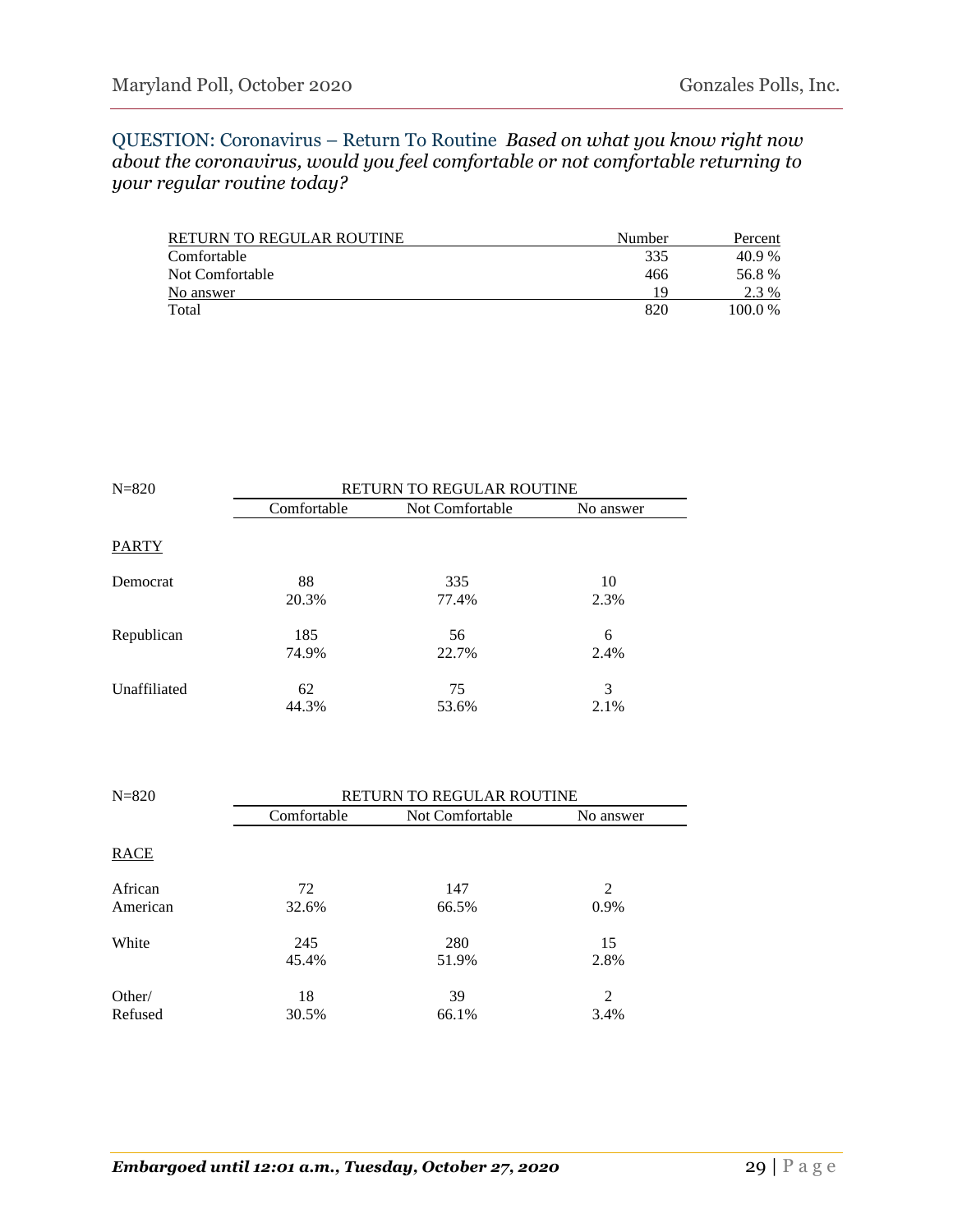| $N = 820$     |              | <b>RETURN TO REGULAR ROUTINE</b> |            |
|---------------|--------------|----------------------------------|------------|
|               | Comfortable  | Not Comfortable                  | No answer  |
| <b>GENDER</b> |              |                                  |            |
| Female        | 174<br>40.0% | 252<br>57.9%                     | 9<br>2.1%  |
| Male          | 161<br>41.8% | 214<br>55.6%                     | 10<br>2.6% |

| $N = 820$    |             | RETURN TO REGULAR ROUTINE |           |
|--------------|-------------|---------------------------|-----------|
|              | Comfortable | Not Comfortable           | No answer |
| AGE          |             |                           |           |
| 18 to 39     | 60          | 101                       | 7         |
|              | 35.7%       | 60.1%                     | 4.2%      |
| 40 to 49     | 84          | 99                        | 3         |
|              | 45.2%       | 53.2%                     | 1.6%      |
| 50 to 59     | 83          | 121                       | 5         |
|              | 39.7%       | 57.9%                     | 2.4%      |
| 60 and older | 108         | 145                       | 4         |
|              | 42.0%       | 56.4%                     | 1.6%      |

| $N = 820$        |             | RETURN TO REGULAR ROUTINE |           |
|------------------|-------------|---------------------------|-----------|
|                  | Comfortable | Not Comfortable           | No answer |
| <b>REGION</b>    |             |                           |           |
| <b>Baltimore</b> | 131         | 216                       | 8         |
| Metro            | 36.9%       | 60.8%                     | 2.3%      |
| Washington       | 89          | 184                       | 7         |
| Metro            | 31.8%       | 65.7%                     | 2.5%      |
| Rural            | 115         | 66                        | 4         |
| Maryland         | 62.2%       | 35.7%                     | 2.2%      |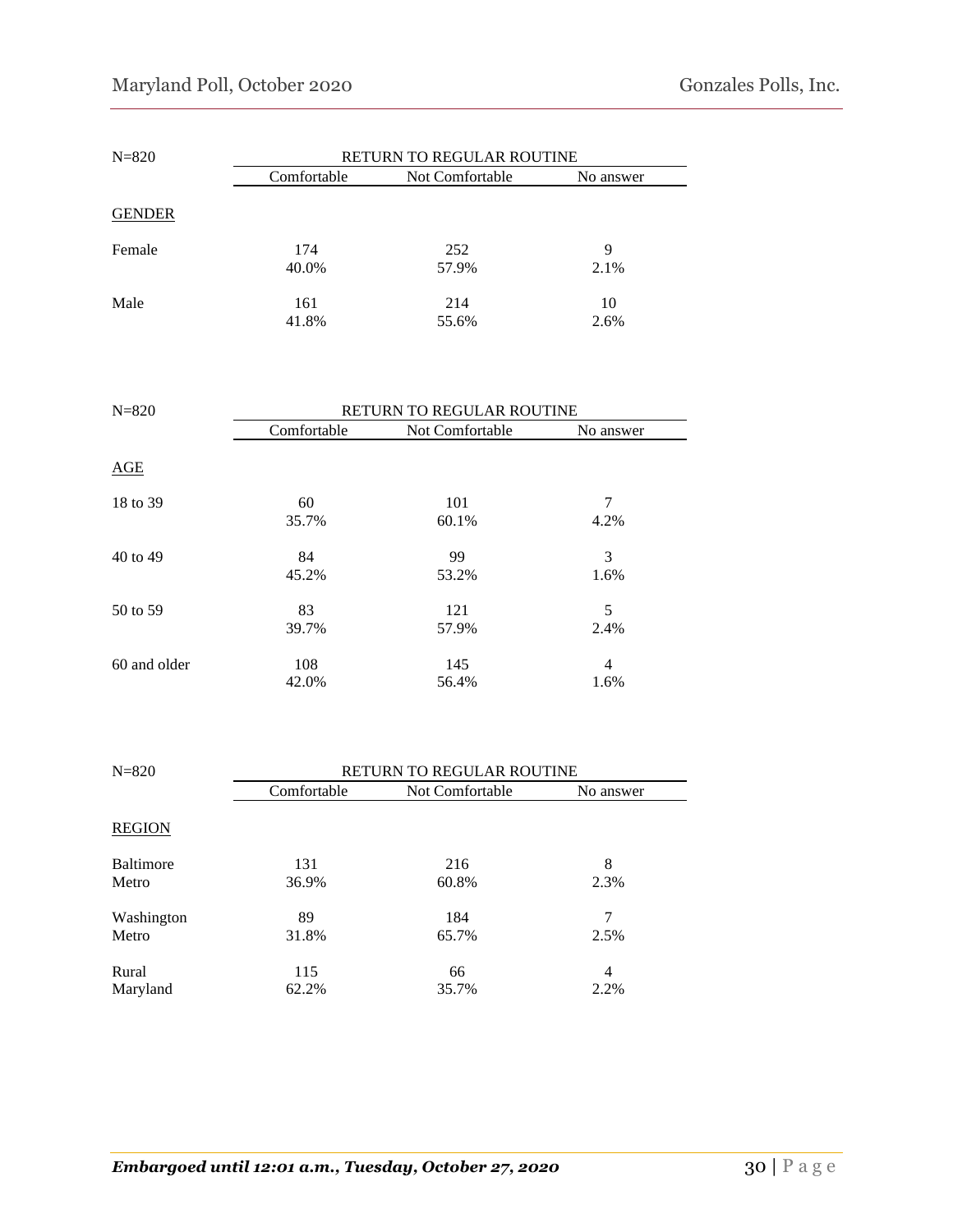<span id="page-30-0"></span>QUESTION: Coronavirus – Gov. Larry Hogan *How would you rate the job Governor Larry Hogan is doing handling the coronavirus outbreak: excellent, pretty good, only fair, or poor?*

| <b>CORONAVIRUS: HOGAN RATING</b> | Number | Percent |
|----------------------------------|--------|---------|
| Excellent                        | 272    | 33.2 %  |
| Good                             | 359    | 43.8 %  |
| Fair                             | 61     | 7.4 %   |
| Poor                             | 79     | $9.6\%$ |
| No answer                        | 49     | 6.0 %   |
| Total                            | 820    | 100.0 % |

| $N = 820$    |           |       | <b>CORONAVIRUS: HOGAN RATING</b> |       |           |
|--------------|-----------|-------|----------------------------------|-------|-----------|
|              | Excellent | Good  | Fair                             | Poor  | No answer |
| <b>PARTY</b> |           |       |                                  |       |           |
| Democrat     | 143       | 214   | 33                               | 23    | 20        |
|              | 33.0%     | 49.4% | 7.6%                             | 5.3%  | 4.6%      |
| Republican   | 82        | 82    | 18                               | 46    | 19        |
|              | 33.2%     | 33.2% | 7.3%                             | 18.6% | 7.7%      |
| Unaffiliated | 47        | 63    | 10                               | 10    | 10        |
|              | 33.6%     | 45.0% | 7.1%                             | 7.1%  | 7.1%      |

| $N = 820$   |           |       | <b>CORONAVIRUS: HOGAN RATING</b> |       |           |
|-------------|-----------|-------|----------------------------------|-------|-----------|
|             | Excellent | Good  | Fair                             | Poor  | No answer |
| <b>RACE</b> |           |       |                                  |       |           |
| African     | 96        | 94    | 13                               | 8     | 10        |
| American    | 43.4%     | 42.5% | 5.9%                             | 3.6%  | 4.5%      |
| White       | 156       | 244   | 42                               | 66    | 32        |
|             | 28.9%     | 45.2% | 7.8%                             | 12.2% | 5.9%      |
| Other/      | 20        | 21    | 6                                | 5     | 7         |
| Refused     | 33.9%     | 35.6% | 10.2%                            | 8.5%  | 11.9%     |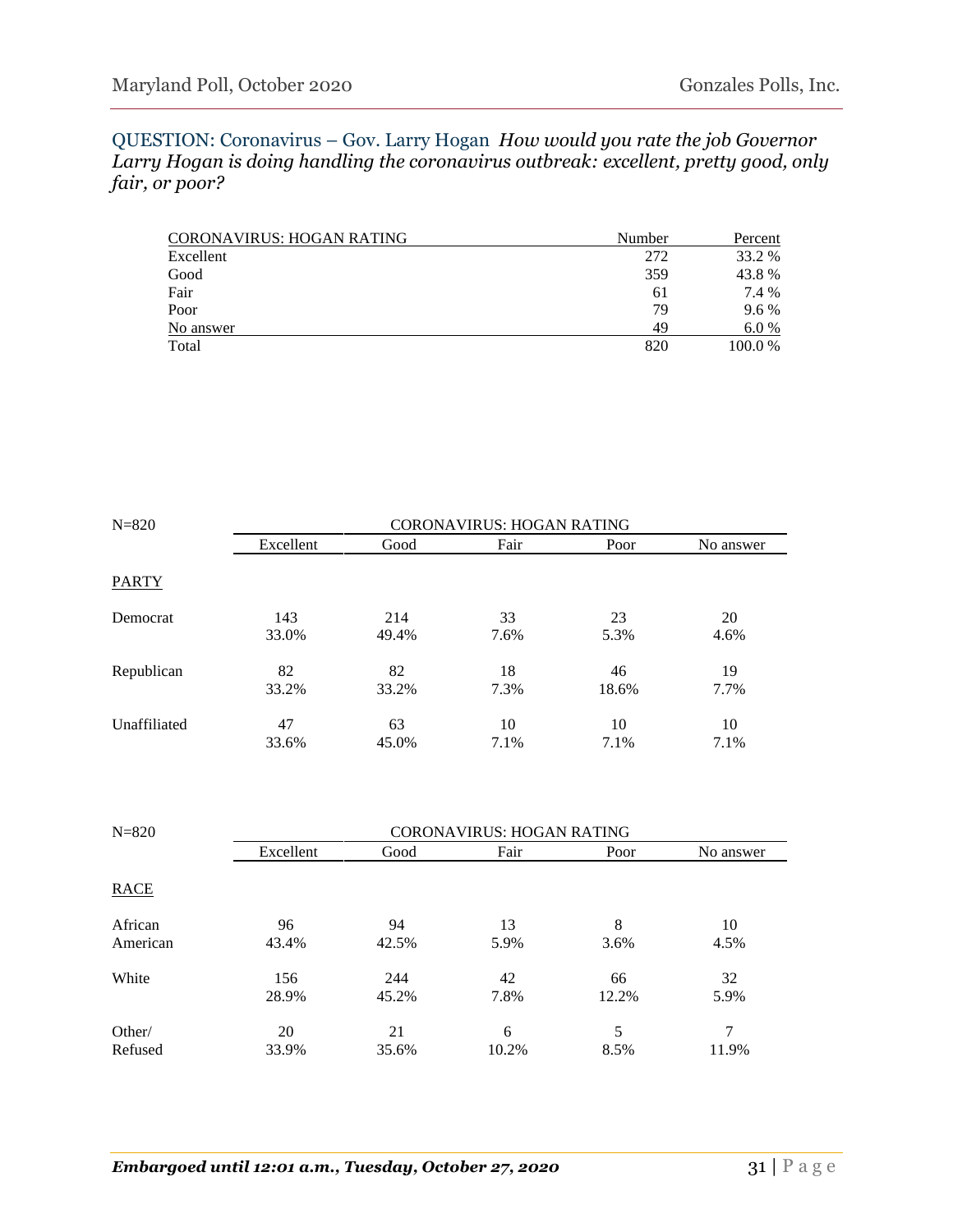| $N = 820$     |              |              | <b>CORONAVIRUS: HOGAN RATING</b> |             |            |
|---------------|--------------|--------------|----------------------------------|-------------|------------|
|               | Excellent    | Good         | Fair                             | Poor        | No answer  |
| <b>GENDER</b> |              |              |                                  |             |            |
| Female        | 142<br>32.6% | 207<br>47.6% | 30<br>6.9%                       | 31<br>7.1%  | 25<br>5.7% |
| Male          | 130<br>33.8% | 152<br>39.5% | 31<br>8.1%                       | 48<br>12.5% | 24<br>6.2% |

| $N = 820$    |           |       | <b>CORONAVIRUS: HOGAN RATING</b> |       |                |
|--------------|-----------|-------|----------------------------------|-------|----------------|
|              | Excellent | Good  | Fair                             | Poor  | No answer      |
| AGE          |           |       |                                  |       |                |
| 18 to 39     | 50        | 77    | 17                               | 20    | $\overline{4}$ |
|              | 29.8%     | 45.8% | 10.1%                            | 11.9% | 2.4%           |
| 40 to 49     | 66        | 81    | 11                               | 18    | 10             |
|              | 35.5%     | 43.5% | 5.9%                             | 9.7%  | 5.4%           |
| 50 to 59     | 71        | 93    | 13                               | 17    | 15             |
|              | 34.0%     | 44.5% | 6.2%                             | 8.1%  | 7.2%           |
| 60 and older | 85        | 108   | 20                               | 24    | 20             |
|              | 33.1%     | 42.0% | 7.8%                             | 9.3%  | 7.8%           |

| $N = 820$        |           |       | <b>CORONAVIRUS: HOGAN RATING</b> |       |           |
|------------------|-----------|-------|----------------------------------|-------|-----------|
|                  | Excellent | Good  | Fair                             | Poor  | No answer |
| <b>REGION</b>    |           |       |                                  |       |           |
| <b>Baltimore</b> | 131       | 150   | 28                               | 29    | 17        |
| Metro            | 36.9%     | 42.3% | 7.9%                             | 8.2%  | 4.8%      |
| Washington       | 91        | 132   | 15                               | 21    | 21        |
| Metro            | 32.5%     | 47.1% | 5.4%                             | 7.5%  | 7.5%      |
| Rural            | 50        | 77    | 18                               | 29    | 11        |
| Maryland         | 27.0%     | 41.6% | 9.7%                             | 15.7% | 5.9%      |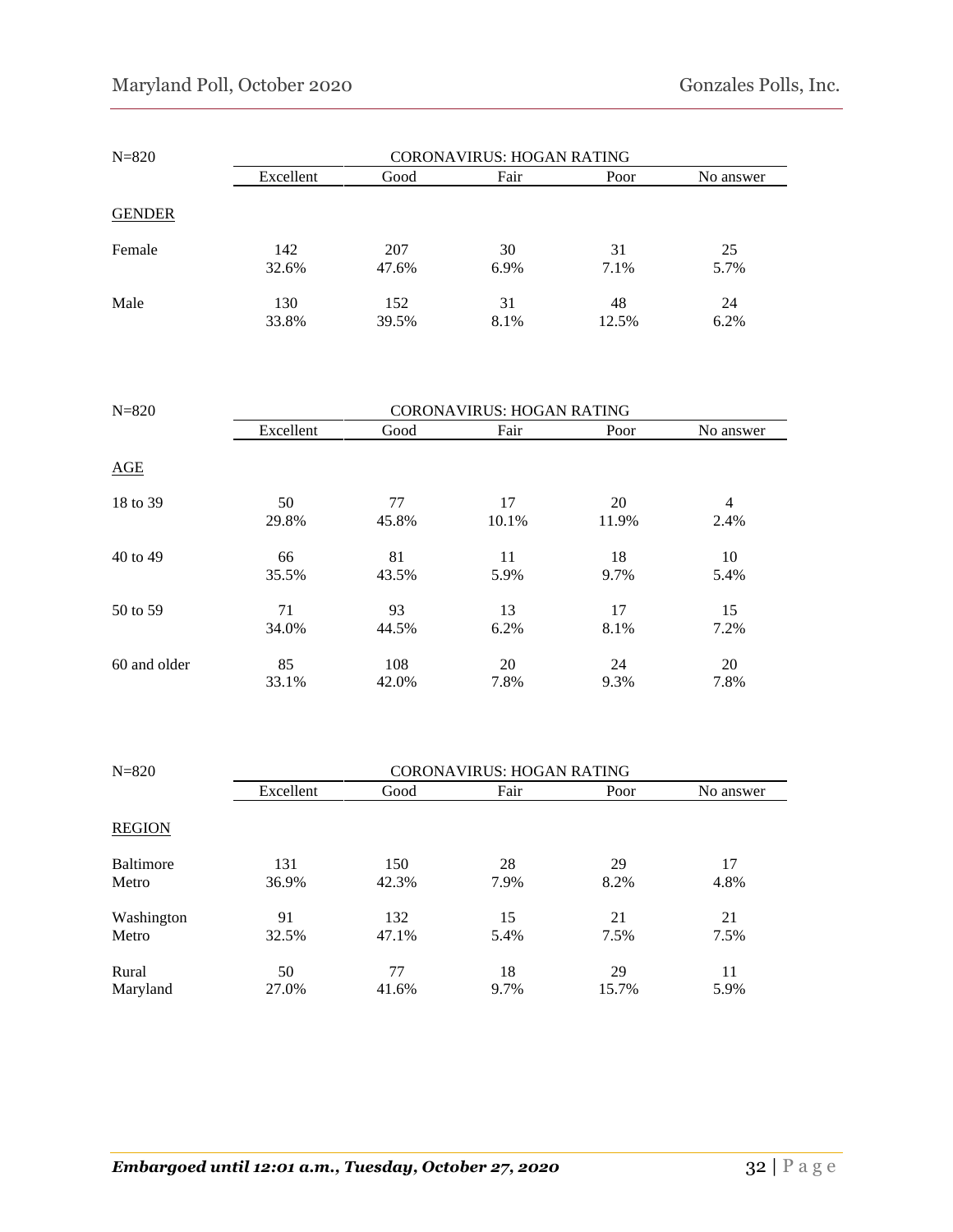<span id="page-32-0"></span>QUESTION: Coronavirus – Public Schools *When it comes to Maryland's public schools, which of the following statements comes closest to your point of view?*  **(ORDER ROTATED)**

- *Maryland's public schools should continue with virtual on-line learning only, OR*
- *Maryland's public schools should move to hybrid learning, a combination of on-line and in-person learning, OR*
- *Maryland's public schools should return to all in-person learning.*

| PUBLIC SCHOOL PREFERENCE | Number | Percent |
|--------------------------|--------|---------|
| Virtual Only             | 304    | 37.1 %  |
| Hybrid                   | 310    | 37.8 %  |
| All In-person            | 163    | 19.9 %  |
| No answer                | 43     | 5.2 %   |
| Total                    | 820    | 100.0 % |

| $N = 820$    |              |                          | PUBLIC SCHOOL PREFERENCE |           |  |  |  |
|--------------|--------------|--------------------------|--------------------------|-----------|--|--|--|
|              | Virtual Only | Hybrid                   | All In-person            | No answer |  |  |  |
| <b>PARTY</b> |              |                          |                          |           |  |  |  |
| Democrat     | 202          | 172                      | 35                       | 24        |  |  |  |
|              | 46.7%        | 39.7%                    | 8.1%                     | 5.5%      |  |  |  |
| Republican   | 51           | 88                       | 99                       | 9         |  |  |  |
|              | 20.6%        | 35.6%                    | 40.1%                    | 3.6%      |  |  |  |
| Unaffiliated | 51           | 50                       | 29                       | 10        |  |  |  |
|              | 36.4%        | 35.7%                    | 20.7%                    | 7.1%      |  |  |  |
| $N = 820$    |              | PUBLIC SCHOOL PREFERENCE |                          |           |  |  |  |
|              | Virtual Only | Hybrid                   | All In-person            | No answer |  |  |  |
| <b>RACE</b>  |              |                          |                          |           |  |  |  |
| African      | 96           | 78                       | 36                       | 11        |  |  |  |
| American     | 43.4%        | 35.3%                    | 16.3%                    | 5.0%      |  |  |  |
| White        | 182          | 211                      | 120                      | 27        |  |  |  |
|              | 33.7%        | 39.1%                    | 22.2%                    | 5.0%      |  |  |  |
| Other/       | 26           | 21                       | 7                        | 5         |  |  |  |
| Refused      | 44.1%        | 35.6%                    | 11.9%                    | 8.5%      |  |  |  |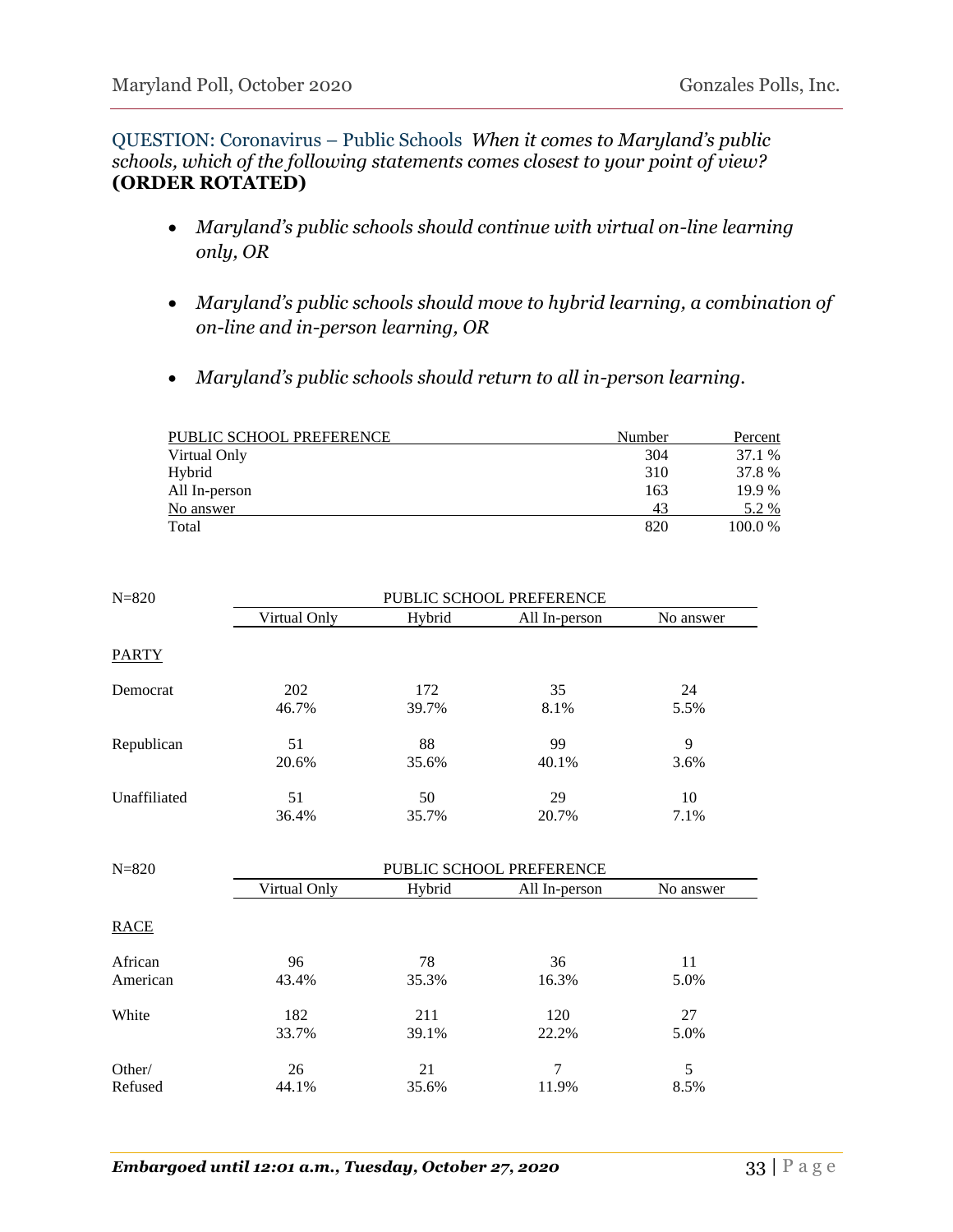| $N = 820$     |              |              | PUBLIC SCHOOL PREFERENCE |            |
|---------------|--------------|--------------|--------------------------|------------|
|               | Virtual Only | Hybrid       | All In-person            | No answer  |
| <b>GENDER</b> |              |              |                          |            |
| Female        | 179<br>41.1% | 160<br>36.8% | 78<br>17.9%              | 18<br>4.1% |
| Male          | 125<br>32.5% | 150<br>39.0% | 85<br>22.1%              | 25<br>6.5% |

| $N = 820$    |              |        | PUBLIC SCHOOL PREFERENCE |           |
|--------------|--------------|--------|--------------------------|-----------|
|              | Virtual Only | Hybrid | All In-person            | No answer |
| AGE          |              |        |                          |           |
| 18 to 39     | 78           | 55     | 28                       | 7         |
|              | 46.4%        | 32.7%  | 16.7%                    | 4.2%      |
| 40 to 49     | 74           | 56     | 44                       | 12        |
|              | 39.8%        | 30.1%  | 23.7%                    | 6.5%      |
| 50 to 59     | 79           | 83     | 37                       | 10        |
|              | 37.8%        | 39.7%  | 17.7%                    | 4.8%      |
| 60 and older | 73           | 116    | 54                       | 14        |
|              | 28.4%        | 45.1%  | 21.0%                    | 5.4%      |

| $N = 820$        |              |        | PUBLIC SCHOOL PREFERENCE |           |
|------------------|--------------|--------|--------------------------|-----------|
|                  | Virtual Only | Hybrid | All In-person            | No answer |
| <b>REGION</b>    |              |        |                          |           |
| <b>Baltimore</b> | 140          | 142    | 57                       | 16        |
| Metro            | 39.4%        | 40.0%  | 16.1%                    | 4.5%      |
| Washington       | 120          | 92     | 49                       | 19        |
| Metro            | 42.9%        | 32.9%  | 17.5%                    | 6.8%      |
| Rural            | 44           | 76     | 57                       | 8         |
| Maryland         | 23.8%        | 41.1%  | 30.8%                    | 4.3%      |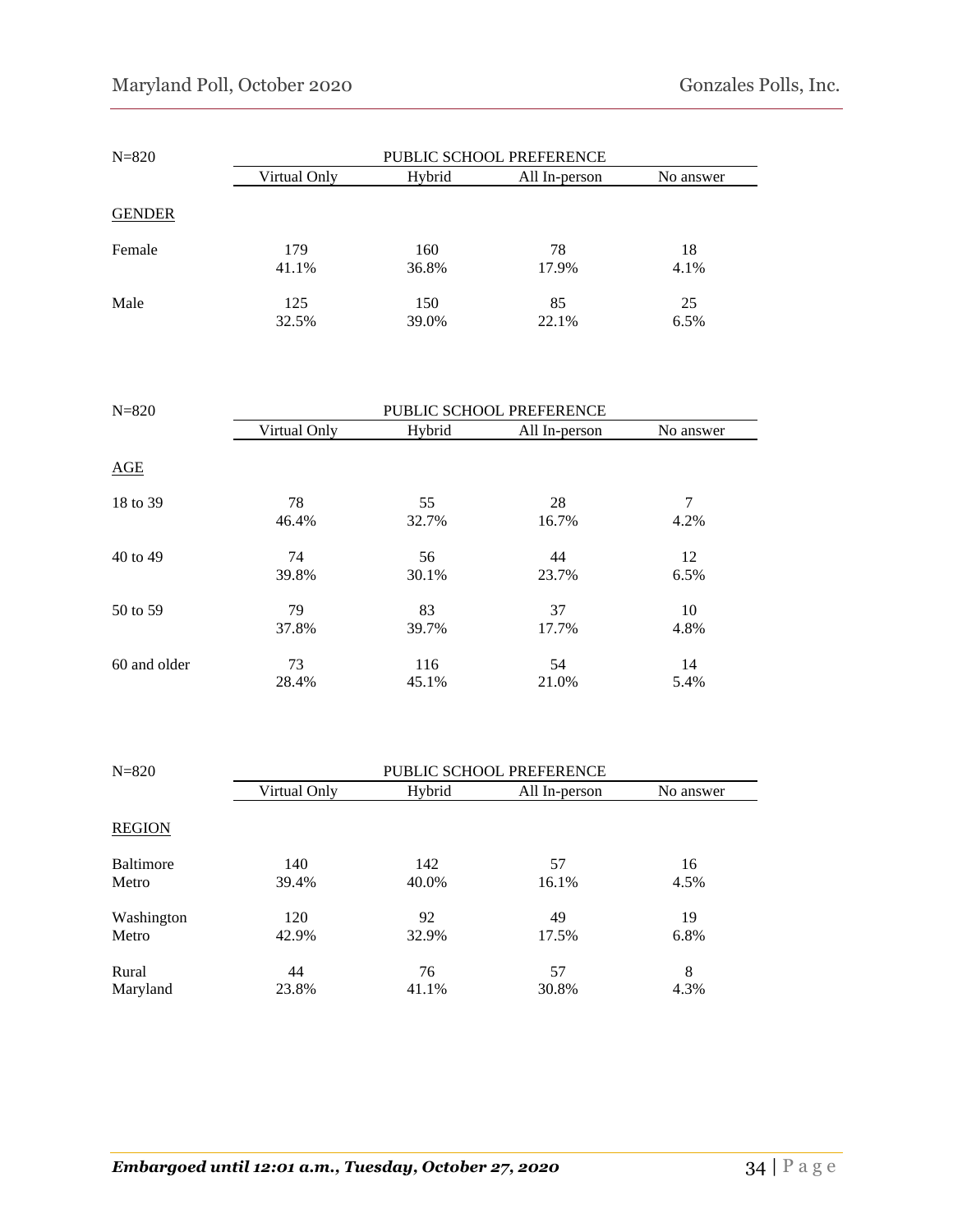#### <span id="page-34-0"></span>QUESTION: Public School Education Quality – Level of Satisfaction *Are you satisfied or dissatisfied with the quality of public education in your jurisdiction?*

| Number | Percent   |
|--------|-----------|
| 501    | 61.1 %    |
| 256    | 31.2 %    |
| 63     | 7.7 %     |
| 820    | $100.0\%$ |
|        |           |

| $N = 820$    |           | PUBLIC EDUCATION - LEVEL OF SATISFACTION |           |  |
|--------------|-----------|------------------------------------------|-----------|--|
|              | Satisfied | Dissatisfied                             | No answer |  |
| <b>PARTY</b> |           |                                          |           |  |
| Democrat     | 266       | 138                                      | 29        |  |
|              | 61.4%     | 31.9%                                    | 6.7%      |  |
| Republican   | 159       | 68                                       | 20        |  |
|              | 64.4%     | 27.5%                                    | 8.1%      |  |
| Unaffiliated | 76        | 50                                       | 14        |  |
|              | 54.3%     | 35.7%                                    | 10.0%     |  |

| $N = 820$ | PUBLIC EDUCATION - LEVEL OF SATISFACTION |              |           |
|-----------|------------------------------------------|--------------|-----------|
|           | Satisfied                                | Dissatisfied | No answer |
| RACE      |                                          |              |           |
| African   | 110                                      | 98           | 13        |
| American  | 49.8%                                    | 44.3%        | 5.9%      |
| White     | 355                                      | 141          | 44        |
|           | 65.7%                                    | 26.1%        | 8.1%      |
| Other/    | 36                                       | 17           | 6         |
| Refused   | 61.0%                                    | 28.8%        | 10.2%     |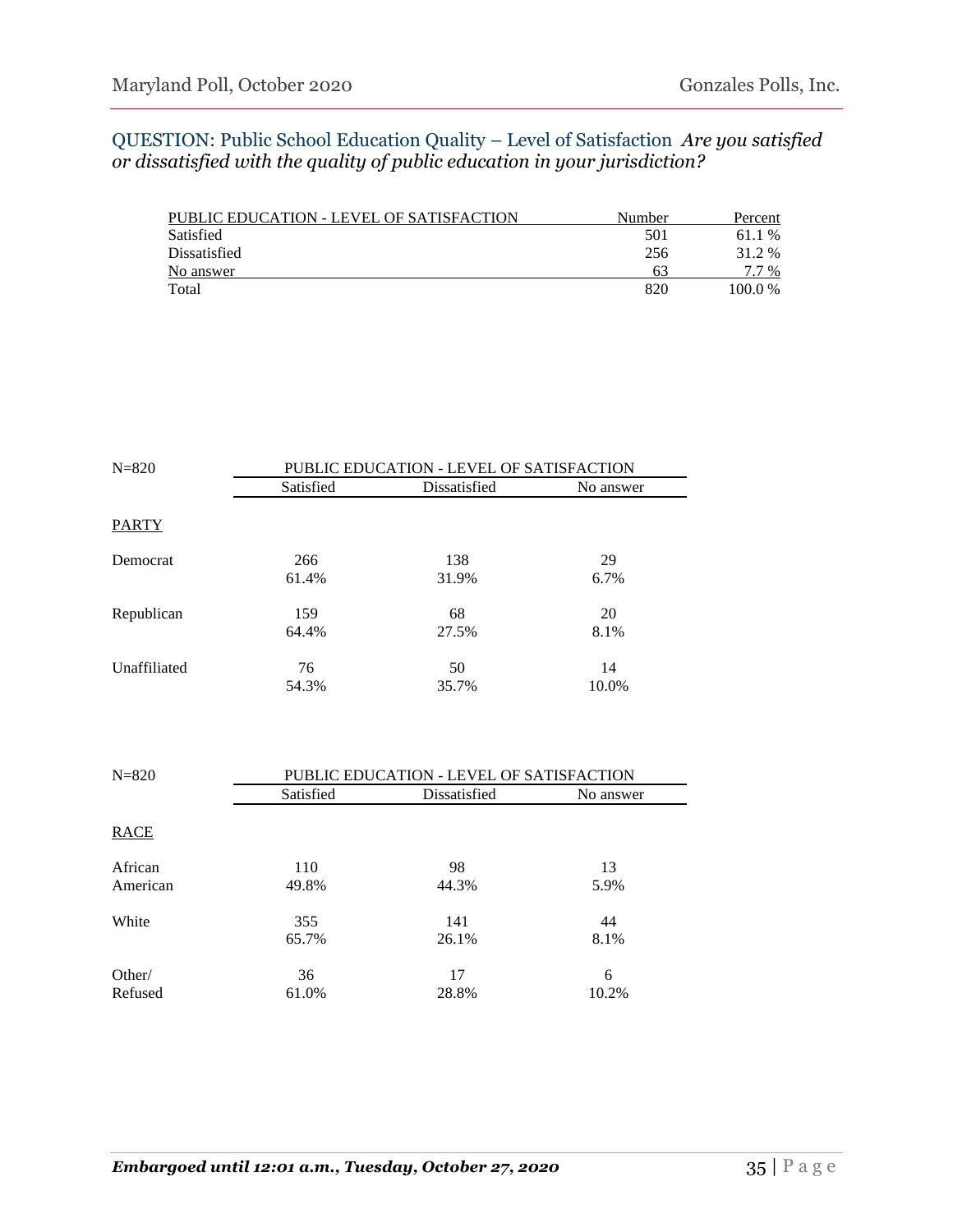| $N = 820$     | PUBLIC EDUCATION - LEVEL OF SATISFACTION |              |            |
|---------------|------------------------------------------|--------------|------------|
|               | Satisfied                                | Dissatisfied | No answer  |
| <b>GENDER</b> |                                          |              |            |
| Female        | 263<br>60.5%                             | 140<br>32.2% | 32<br>7.4% |
| Male          | 238<br>61.8%                             | 116<br>30.1% | 31<br>8.1% |

| $N = 820$    | PUBLIC EDUCATION - LEVEL OF SATISFACTION |              |           |
|--------------|------------------------------------------|--------------|-----------|
|              | Satisfied                                | Dissatisfied | No answer |
| AGE          |                                          |              |           |
| 18 to 39     | 104                                      | 44           | 20        |
|              | 61.9%                                    | 26.2%        | 11.9%     |
| 40 to 49     | 112                                      | 58           | 16        |
|              | 60.2%                                    | 31.2%        | 8.6%      |
| 50 to 59     | 124                                      | 74           | 11        |
|              | 59.3%                                    | 35.4%        | 5.3%      |
| 60 and older | 161                                      | 80           | 16        |
|              | 62.6%                                    | 31.1%        | 6.2%      |

| $N = 820$        |           | PUBLIC EDUCATION - LEVEL OF SATISFACTION |           |  |
|------------------|-----------|------------------------------------------|-----------|--|
|                  | Satisfied | Dissatisfied                             | No answer |  |
| <b>REGION</b>    |           |                                          |           |  |
| <b>Baltimore</b> | 198       | 149                                      | 8         |  |
| Metro            | 55.8%     | 42.0%                                    | 2.3%      |  |
| Washington       | 181       | 66                                       | 33        |  |
| Metro            | 64.6%     | 23.6%                                    | 11.8%     |  |
| Rural            | 122       | 41                                       | 22        |  |
| Maryland         | 65.9%     | 22.2%                                    | 11.9%     |  |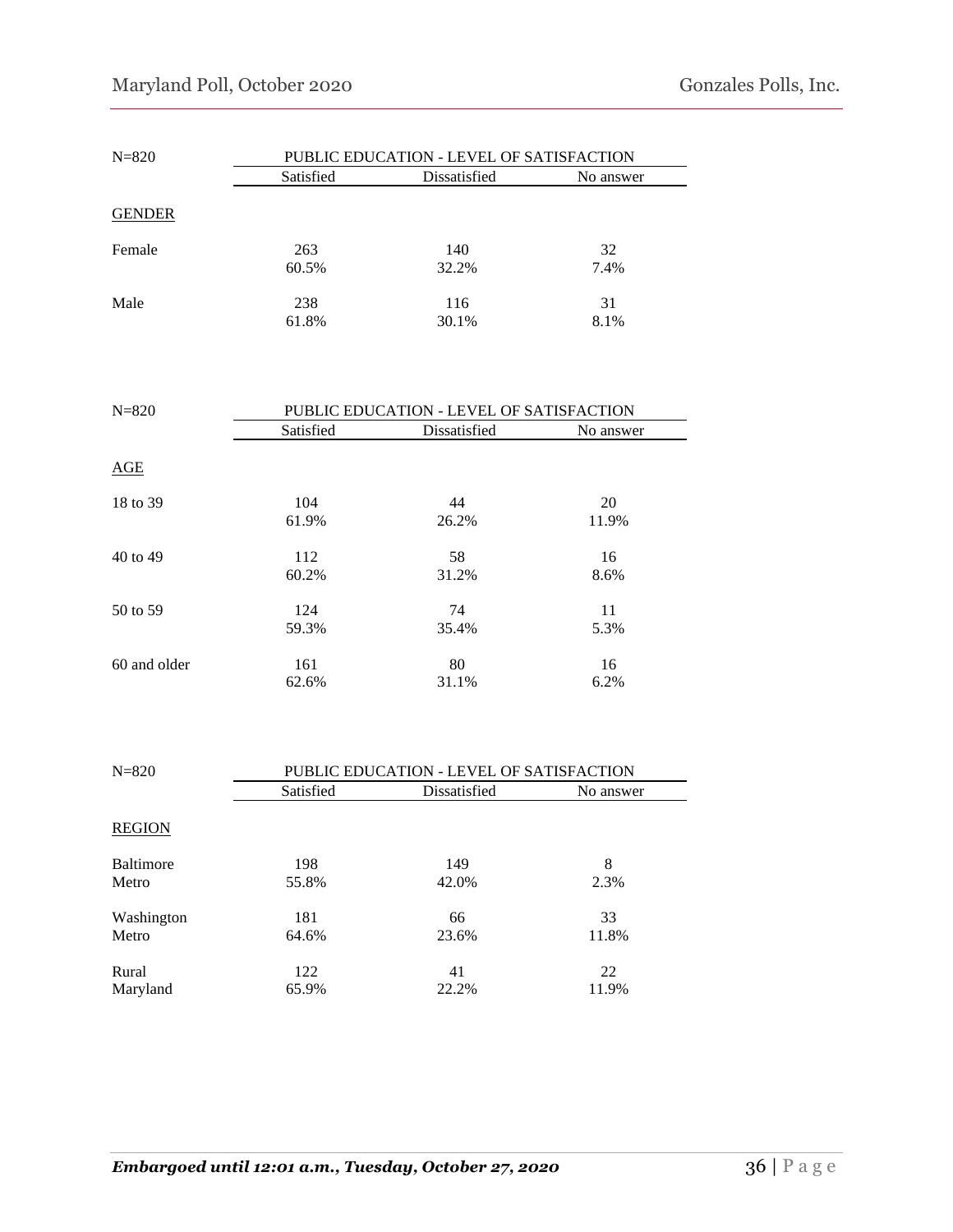<span id="page-36-0"></span>QUESTION: Social Media Censorship *How concerned are you about censorship by social media companies such as Facebook and Twitter: very concerned, somewhat concerned, or not concerned?*

| SOCIAL MEDIA CENSORSHIP - LEVEL OF CONCERN | Number | Percent   |
|--------------------------------------------|--------|-----------|
| Very Concerned                             | 336    | 41.0 %    |
| Somewhat Concerned                         | 195    | 23.8 %    |
| Not Concerned                              | 271    | 33.0 %    |
| No answer                                  |        | 2.2 %     |
| Total                                      | 820    | $100.0\%$ |

| <b>SOCIAL MEDIA CENSORSHIP</b> | Number | Percent |
|--------------------------------|--------|---------|
| Concerned                      | 531    | 64.8%   |
| Not Concerned                  | 271    | 33.0 %  |
| No answer                      | 18     | 2.2 %   |
| Total                          | 820    | 100.0 % |

| $N = 820$       |              | SOCIAL MEDIA CENSORSHIP |            |
|-----------------|--------------|-------------------------|------------|
|                 | Concerned    | Not Concerned           | No answer  |
| <b>PARTY</b>    |              |                         |            |
| <b>Democrat</b> | 225<br>52.0% | 195<br>45.0%            | 13<br>3.0% |
| Republican      | 216<br>87.4% | 27<br>10.9%             | 4<br>1.6%  |
| Unaffiliated    | 90<br>64.3%  | 49<br>35.0%             | 0.7%       |

| $N = 820$   |           | SOCIAL MEDIA CENSORSHIP |           |  |
|-------------|-----------|-------------------------|-----------|--|
|             | Concerned | Not Concerned           | No answer |  |
| <b>RACE</b> |           |                         |           |  |
| African     | 116       | 102                     | 3         |  |
| American    | 52.5%     | 46.2%                   | 1.4%      |  |
| White       | 370       | 156                     | 14        |  |
|             | 68.5%     | 28.9%                   | 2.6%      |  |
| Other/      | 45        | 13                      | 1.7%      |  |
| Refused     | 76.3%     | 22.0%                   |           |  |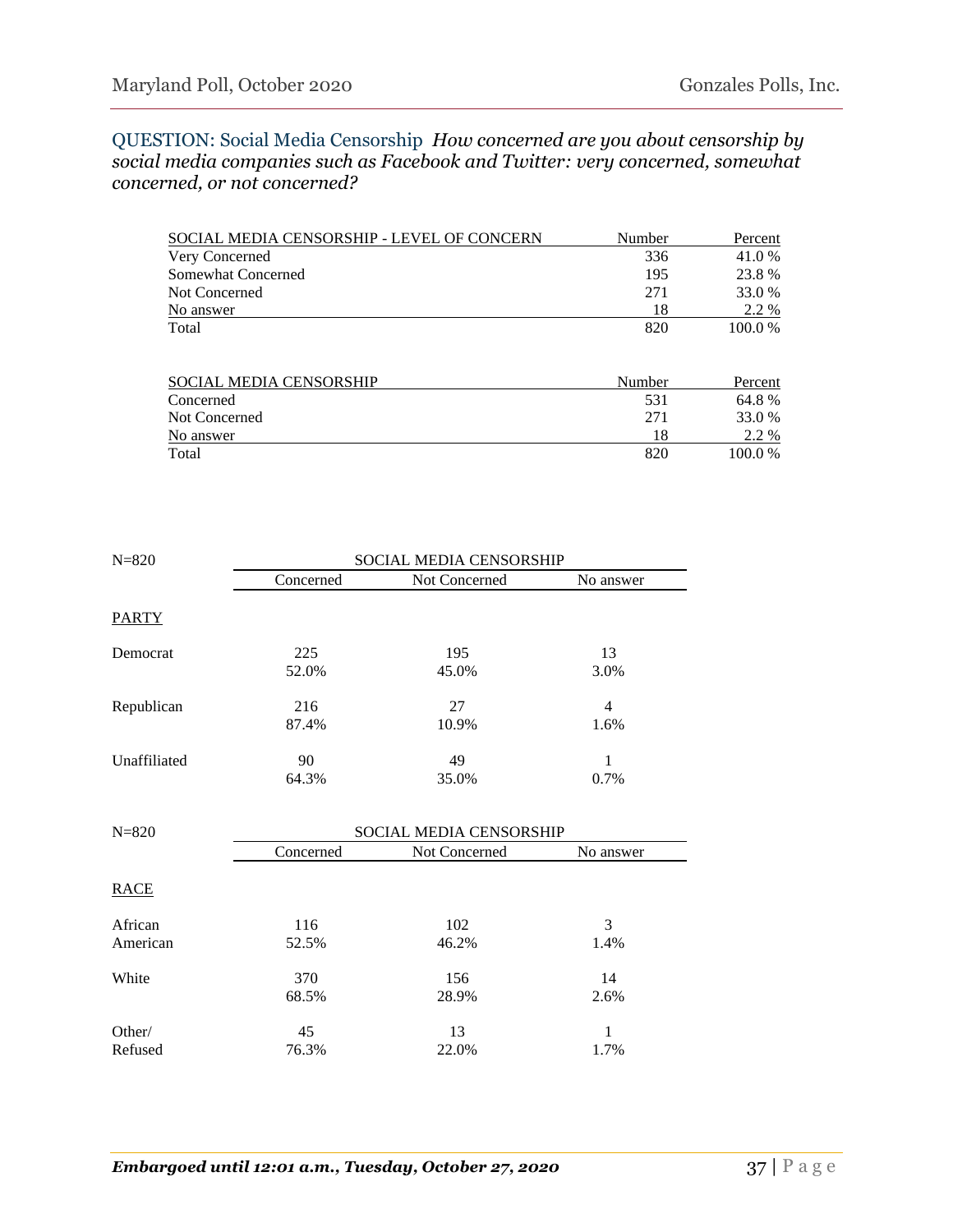| $N = 820$     | <b>SOCIAL MEDIA CENSORSHIP</b> |               |            |
|---------------|--------------------------------|---------------|------------|
|               | Concerned                      | Not Concerned | No answer  |
| <b>GENDER</b> |                                |               |            |
| Female        | 284<br>65.3%                   | 137<br>31.5%  | 14<br>3.2% |
| Male          | 247<br>64.2%                   | 134<br>34.8%  | 4<br>1.0%  |

| $N = 820$    |           | SOCIAL MEDIA CENSORSHIP |                |
|--------------|-----------|-------------------------|----------------|
|              | Concerned | Not Concerned           | No answer      |
| AGE          |           |                         |                |
| 18 to 39     | 116       | 50                      | $\overline{2}$ |
|              | 69.0%     | 29.8%                   | 1.2%           |
| 40 to 49     | 113       | 68                      | 5              |
|              | 60.8%     | 36.6%                   | 2.7%           |
| 50 to 59     | 134       | 72                      | 3              |
|              | 64.1%     | 34.4%                   | 1.4%           |
| 60 and older | 168       | 81                      | 8              |
|              | 65.4%     | 31.5%                   | 3.1%           |

| $N = 820$        |           | SOCIAL MEDIA CENSORSHIP |           |  |
|------------------|-----------|-------------------------|-----------|--|
|                  | Concerned | Not Concerned           | No answer |  |
| <b>REGION</b>    |           |                         |           |  |
| <b>Baltimore</b> | 230       | 119                     | 6         |  |
| Metro            | 64.8%     | 33.5%                   | 1.7%      |  |
| Washington       | 169       | 105                     | 6         |  |
| Metro            | 60.4%     | 37.5%                   | 2.1%      |  |
| Rural            | 132       | 47                      | 6         |  |
| Maryland         | 71.4%     | 25.4%                   | 3.2%      |  |